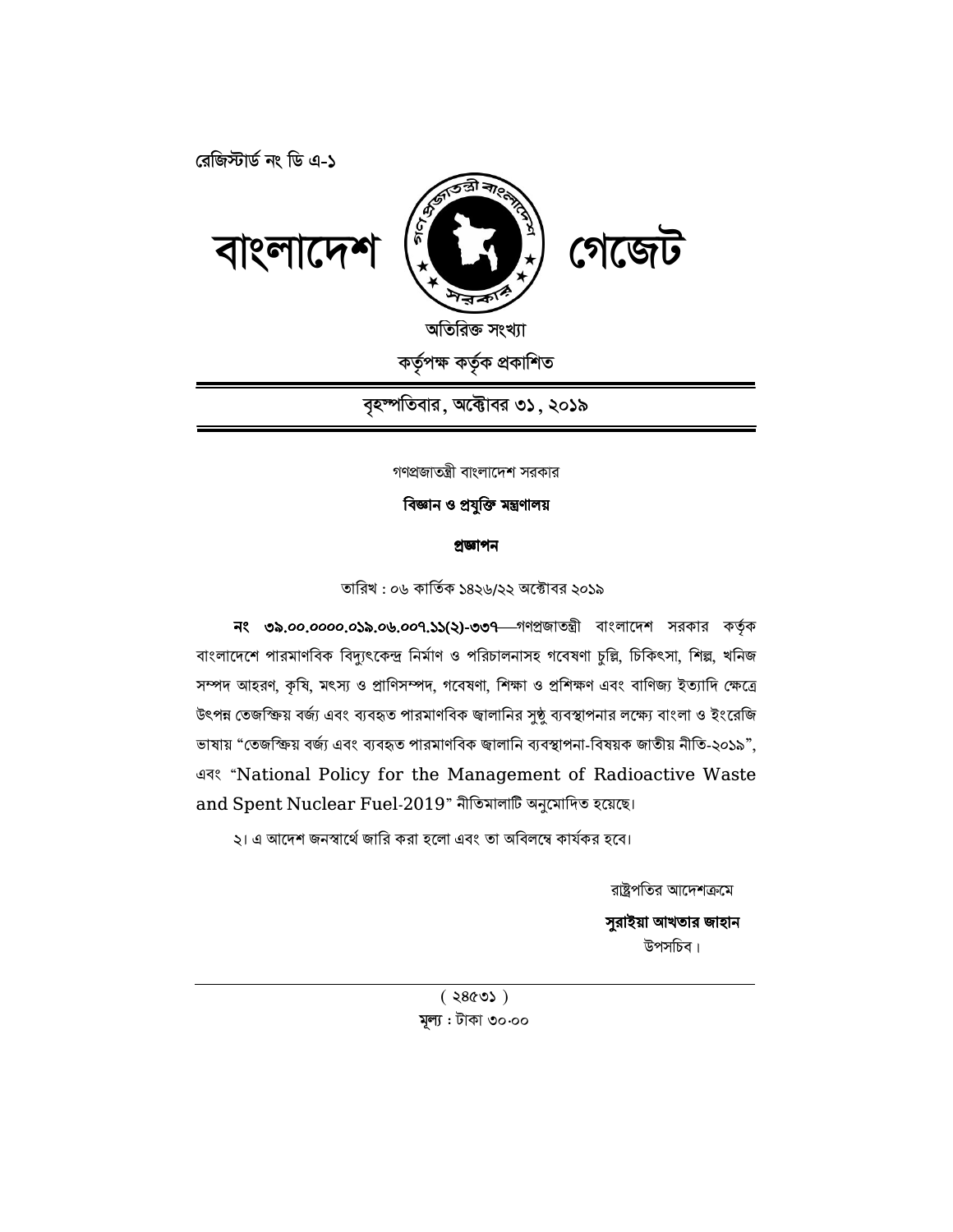# তেজস্ক্রিয় বর্জ্য এবং ব্যবহৃত পারমাণবিক জ্বালানি ব্যবস্থাপনা-বিষয়ক জাতীয় নীতি

# ১.০ ভূমিকা (Introduction)

এই নীতি-নির্ধারক দলিলে বাংলাদেশের পারমাণবিক শক্তি কর্মসূচির টেকসই ও সফল বাস্তবায়নের প্রতি গুরুত্ব আরোপ করা হয়েছে। এই নীতির উদ্দেশ্য অব্যয়িত সিলকৃত তেজস্ক্রিয় উৎস (Disused Sealed Radioactive Source-DSRS), ব্যবহৃত পাররমাণবিক জালানি (Sepnt Nuclear Fuel-SNF) ও প্রাকৃতিকভাবে সৃষ্ট তেজক্ষিয় পদাৰ্থসহ (Naturally Occurring Radioactive Material-NORM) সকল প্ৰকাৰ তেজক্ষিয় বৰ্জা (Radioactive Waste-RW) যা বৰ্তমানে বাংলাদেশে উৎপাদিত হচ্ছে এবং ভবিষ্যতে উৎপাদিত হবে তার সঙ্গে সম্পক্ত।

# २.० উদ্দেশ্য (Objective)

এই জাতীয় নীতির প্রধান উদ্দেশ্য হচ্ছে সকল প্রকার তেজস্ক্রিয় বর্জ্য, ব্যবহৃত পারমাণবিক জ্বালানি, অব্যয়িত সিলকৃত তেজস্ক্রিয় পদার্থ এবং প্রাকৃতিকভাবে সৃষ্ট তেজস্ক্রিয় পদার্থের নিরাপদ ও দক্ষ ব্যবস্থাপনার লক্ষ্যমাত্রা ও প্রয়োজনসীমা এমনভাবে নির্ধারণ করা যাতে ভবিষ্যৎ প্রজন্মের উপর কোন প্রকার অনাকাঙ্ক্ষিত দায় না চাপিয়ে বর্তমান এবং ভবিষ্যতে মানব-স্বাস্থ্য ও পরিবেশ সরক্ষিত রাখাসহ নিম্নলিখিত বিষয়সমূহের নিশ্চয়তা বিধান করা যায় :

২.১. প্রযোজ্য ক্ষেত্রে নিরাপত্তা সম্পর্কিত কারিগরি সহযোগিতাসহ জাতীয়ভাবে গৃহীত পদক্ষেপসমূহ এবং আন্তর্জাতিক সহযোগিতা বৃদ্ধির মাধ্যমে তেজস্ক্রিয় বর্জ্য এবং ব্যবহৃত পারমাণবিক জ্বালানি ব্যবস্থাপনায় উচ্চমাত্রার নিরাপত্তা নিশ্চিত করা এবং তা অব্যাহত রাখা:

২.২. তেজস্ক্রিয় বর্জ্য এবং ব্যবহৃত মারমাণবিক জ্বালানি ব্যবস্থাপনার সকল স্তরে সম্ভাব্য ঝঁকির বিপরীতে কার্যকর সুরক্ষা ব্যবস্থা এমনভাবে নিশ্চিত করা—যাতে ব্যক্তি, সমাজ ও পরিবেশ বর্তমান এবং ভবিষ্যতে আয়োনাইজিং রেডিয়েশনের (Ionizing radiation) ক্ষতিকর প্রভাব থেকে রক্ষা পায় এবং ভবিষ্যৎ প্রজন্মের চাহিদা ও আকাজ্ঞ্চা পরণের সামর্থ্যের প্রশ্নে কোনো প্রকার আপস না করে বর্তমান প্রজন্মের চাহিদা ও আকাঙ্ক্ষা মিটানো নিশ্চিত করা:

২.৩. 'অপারেশন চলাকালীন' (during operation) এবং 'অপারেশন সময়কাল শেষ হওয়ার পর' (after closure) তেজষ্ক্রিয় বর্জ্য ব্যবস্থাপনা স্থাপনাসমূহের নিরাপত্তা, সুরক্ষা ও প্রহরা নিশ্চিত করা:

২.৪. অপারেশন চলাকালীন' (during operation) ব্যবহৃত পারমাণবিক জ্বালানি অন্তর্বর্তীকালীন সংরক্ষণ ষ্থাপনার (storage facility) নিরাপত্তা, সুরক্ষা ও প্রহরা নিশ্চিত করা;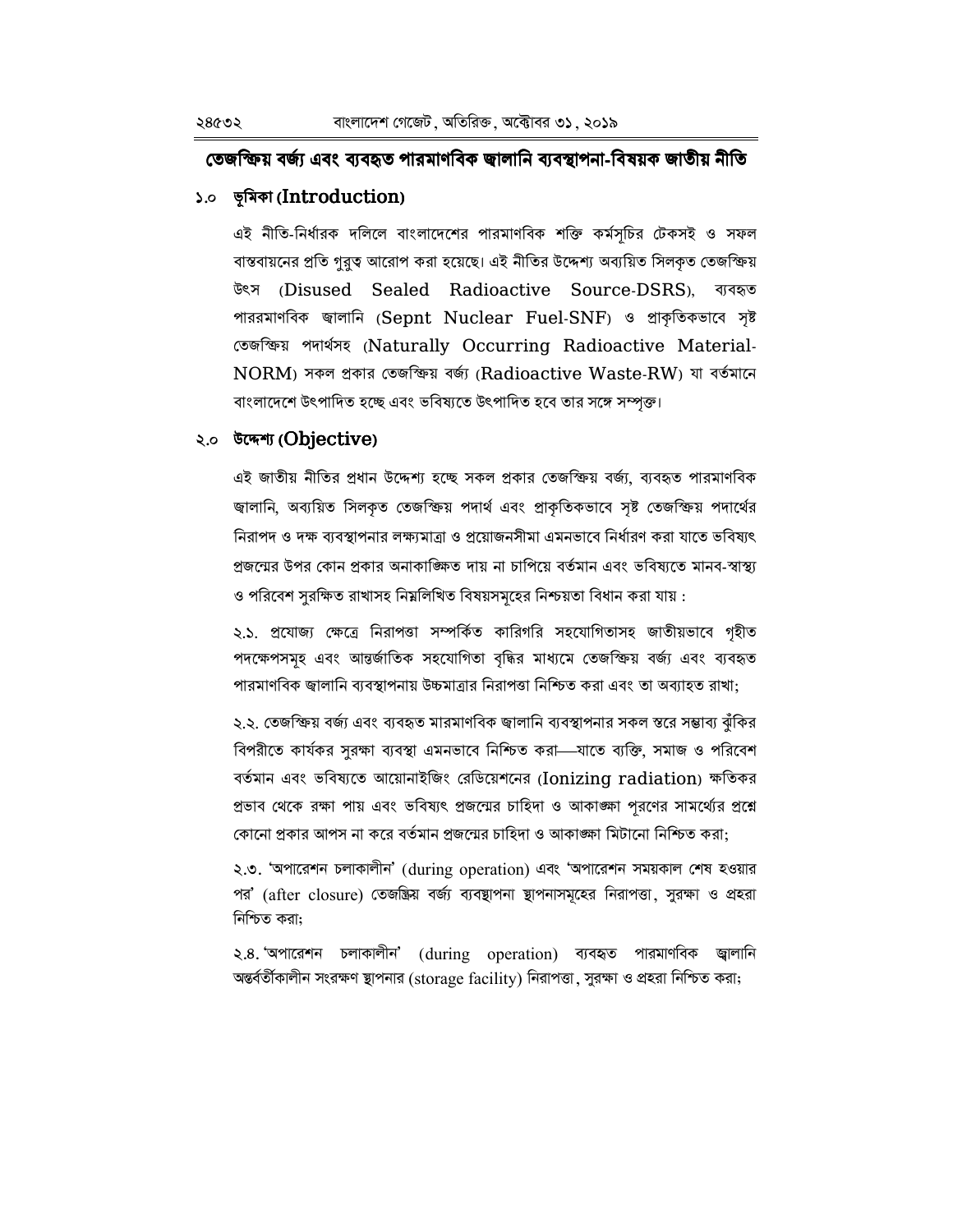২.৫. প্রাতিষ্ঠানিক এবং আইনি অবকাঠামোগত পদক্ষেপসমূহের দায় ও পরিবৃদ্ধির সুনির্দিষ্ট বরাদ্দের মাধ্যমে নিরাপদ, সুরক্ষিত, টেকসই ও ব্যয়-সাশ্রয়ী উপায়ে তেজষ্ক্রিয় বর্জ্য ব্যবস্থাপনা নিশ্চিত করা:

২.৬. প্রাতিষ্ঠানিক এবং আইনি অবকাঠামোগত পদক্ষেপসমূহের দায় ও পরিবৃদ্ধির সুনির্দিষ্ট বরাদ্দের মাধ্যমে নিরাপদ, সুরক্ষিত, টেকসই ও ব্যয়-সাশ্রয়ী উপায়ে ব্যবহৃত পারমাণবিক জ্বালানি ব্যবস্থাপনা নিশ্চিত করা;

২.৭. তেজষ্ক্রিয় বর্জ্য এবং ব্যবহৃত পারমাণবিক জ্বালানির নিরাপদ ও টেকসই ব্যবস্থাপনার জন্য প্রয়োজনের মুহূর্তে পর্যাপ্ত আর্থিক , কারিগরি এবং মানবসম্পদ প্রাপ্তি নিশ্চিত করা;

২.৮. প্রযোজ্য ক্ষেত্রে অব্যয়িত সিলকৃত তেজষ্ক্রিয় পদার্থ এবং প্রাকৃতিকভাবে সৃষ্ট তেজষ্ক্রিয় পদার্থসমূহের নিরাপদ ব্যবস্থাপনা নিশ্চিত করা; এবং

২.৯. তেজষ্ক্রিয় বর্জ্য এবং ব্যবহৃত পারমাণবিক জ্বালানি ব্যবস্থাপনায় জনআষ্থা অর্জন, তা বজায় রাখা এবং পরিবৃদ্ধি নিশ্চিত করা।

# ৩.০ কর্ম-পরিসর (Scope)

এই নীতি বাংলাদেশে ব্যবহৃত পারমাণবিক জ্বালানি, তেজষ্ক্রিয় বর্জ্য, অব্যয়িত সিলকৃত তেজষ্ক্রিয় পদার্থ ও প্রাকৃতিকভাবে সৃষ্ট তেজষ্ক্রিয় পদার্থের নিরাপদ এবং কার্যকর ব্যবস্থাপনা নিশ্চিতকরণে নীতিমালা উদ্দেশ্য ও প্রয়োজনীয় শর্তাবলি নির্ধারণ করার লক্ষ্যে প্রণীত।

বাংলাদেশে নিয়ুবর্ণিত তেজষ্ক্রিয় (radiological) ও পারমাণবিক (nuclear) কর্মকাণ্ডের অপারেশন এবং ডিকমিশনিং পর্যায়ে তেজস্ত্রিয় বর্জ্য এবং ব্যবহৃত পারমাণবিক জ্বালানি উৎপাদিত হবে , তবে কেবল এগুলোর মধ্যে তা সীমাবদ্ধ নয় :

৩.১. গবেষণা চুল্লি (Research Reactor, RR) এবং নিউক্লিয়ার পাওয়ার প্ল্যান্ট (Nuclear Power Plant, NPP) অপারেশন;

৩.২. চিকিৎসা, শিল্প, খনিজ সম্পদ আহরণ, কৃষি, মৎস্য ও প্রাণিসম্পদ, গবেষণা, শিক্ষা ও প্রশিক্ষণ এবং বাণিজ্য প্রভৃতি ক্ষেত্রে তেজষ্ক্রিয় পদার্থের উৎপাদন ও ব্যবহার;

৩.৩. পারমাণবিক জ্বালানিচক্র অথবা তার অংশবিশেষের (nuclear fuel cycle or part thereof) আওতার মধ্যে অন্যান্য স্থাপনা ও প্রক্রিয়াসমূহের অপারেশন;

৩.৪. উপরোল্লিখিত যে কোনো কার্যক্রমের ফলে (উপরোল্লিখিত কার্যক্রমসমূহের ডিকমিশনিং পর্যায়সমূহসহ) উদ্ভূত পরিবেশের উপর বিরূপ প্রভাব প্রশমন এবং পরিবেশ পুনরুদ্ধার কর্মসূচি;

৩.৫. তেল-গ্যাস অনুসন্ধান, সার (ফসফেট) কারখানা, খনিজ-বালি অনুসন্ধান, কয়লা শিল্প, নিৰ্মাণ শিল্প, খনিজ ধাতু উত্তোলন ও বিগলন, পুনঃব্যবহার প্রক্রিয়া প্রভৃতি কার্যক্রম; এবং

৩.৬. গবেষণা চুল্লি, পারমাণবিক শক্তি স্থাপনা এবং অন্যান্য তেজষ্ক্রিয় ও পারমাণবিক স্থাপনাসমূহের ডিকমিশনিং।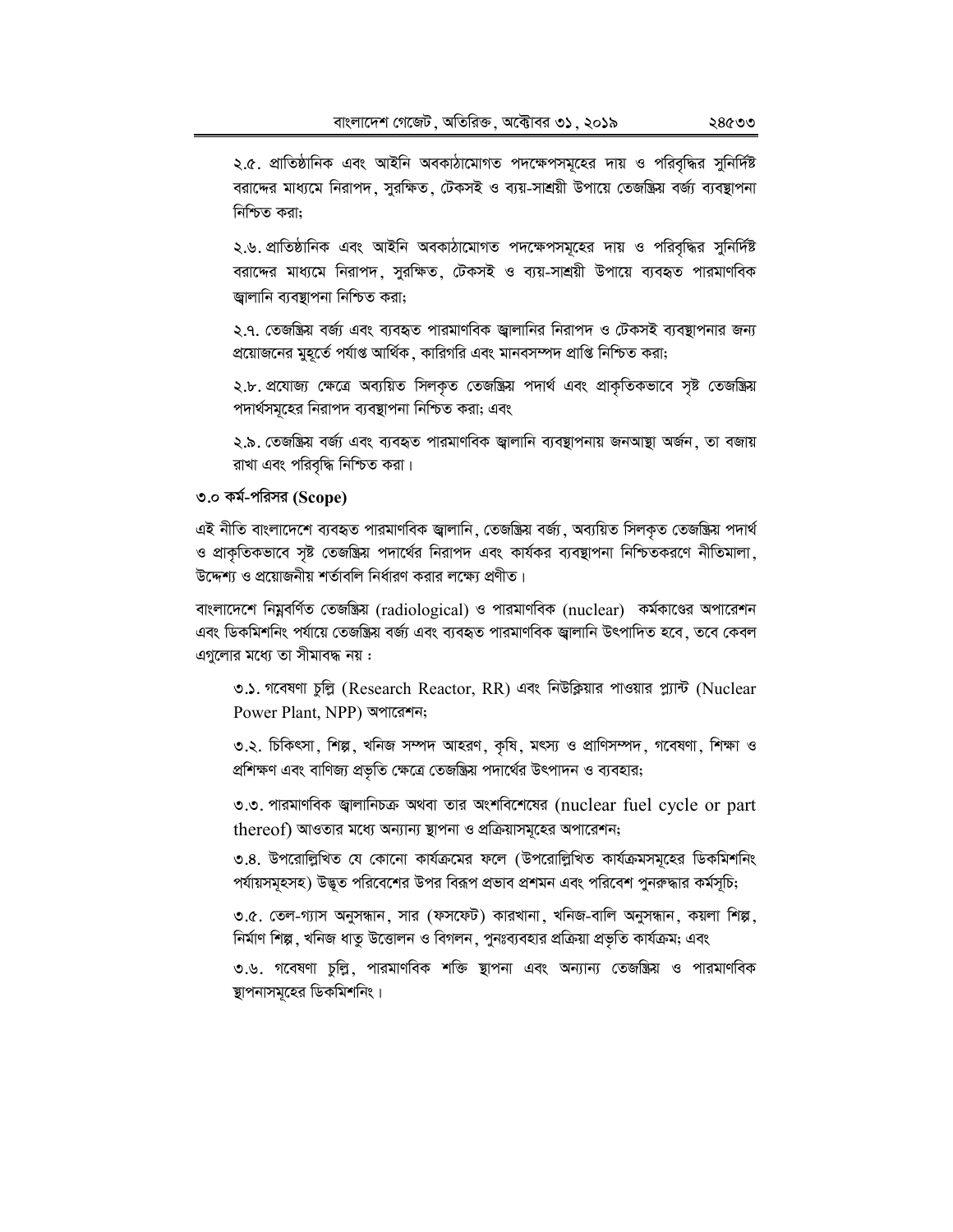### ৪.০ আন্তর্জাতিক বাধ্যবাধকতা

বাংলাদেশের তেজষ্ক্রিয় বর্জ্য এবং ব্যবহৃত পারমাণবিক জ্বালানি ব্যবস্থাপনা নীতির উদ্দেশ্য হলো আন্তর্জাতিক পরমাণু শক্তি এজেন্সি (IAEA) -এর Code of conduct, guidelines, মৌলিক নিরাপত্তা নীতিমালা (মৌলিক নিরাপত্তা নীতিমালা নম্বর SF-১) এবং আন্তর্জাতিক বাধ্যবাধকতার সঙ্গে সঙ্গতি রেখে তেজষ্ক্রিয় বর্জ্য এবং ব্যবহৃত পারমাণবিক জ্বালানি ব্যবস্থাপনা নিশ্চিত করা।

বাংলাদেশ নিমুলিখিত আন্তর্জাতিক নীতি ও চুক্তিতে স্বাক্ষর করেছে :

- পারমাণবিক দুর্ঘটনা অথবা জরুরি তেজষ্ক্রিয় পরিষ্থিতির ক্ষেত্রে সহায়তানীতি (Convention on Assistance in the Case of Nuclear Accident or Radiological Emergency)
- পারমাণবিক নিরাপত্তা নীতিমালা (Convention on Nuclear Safety)
- $\bullet$  ব্যাপক পারমাণবিক পরীক্ষা নিষিদ্ধকরণ ট্রিটি অর্গানাইজেশন (Comprehensive Nuclear-Test-Ban Treaty Organization) চুক্তি/সন্ধিপত্র
- $\bullet$  পারমাণবিক পদার্থের ভৌত সুরক্ষা ও সংরক্ষণ নীতি (Convention on Physical Protection of Nuclear Material)
- $\bullet$  পারমাণবিক সন্ত্রাস দমন আইনের আন্তর্জাতিক নীতি (International Convention for the Suppression of Acts of Nuclear Terrorism)
- $\bullet$  পারমাণবিক দুর্ঘটনার দ্রুত প্রজ্ঞাপন সংক্রান্ত নীতি(Convention on Early Notification of a Nuclear Accident)
- পারমাণবিক নিরন্ত্রীকরণ চুক্তি (Nuclear Non-Proliferation Treaty)
- সুরক্ষা চুক্তির অতিরিক্ত খসড়া (প্রটোকল) (Additional Protocol to Safeguards Agreement)
- $\bullet$  আন্তর্জাতিক পরমাণু শক্তি এজেন্সি (IAEA) কর্তৃক কারিগরি সহায়তা সুযোগ সংক্রান্ত সম্পূরক চুক্তি (Supplementary Agreement of Provision of Technical Assistance by the IAEA)

### ৫.০ জাতীয় বাধ্যবাধকতা

নিমুবর্ণিত লক্ষ্যমাত্রা অর্জনের লক্ষ্যে এই জাতীয় নীতিমালা বাস্তবায়ন নিশ্চিতকরণে প্রয়োজনীয় আইনি কাঠামো প্রবর্তন ও তার কার্যকরকরণে বাংলাদেশ প্রতিশ্রুতিবদ্ধ :

৫.১. তেজষ্ক্রিয় বর্জ্য এবং ব্যবহৃত পারমাণবিক জ্বালানি উৎপাদনকারী প্রতিষ্ঠানসমূহ তেজষ্ক্রিয়তার পরিমাণ এবং তেজষ্ক্রিয় সক্রিয়তার মাত্রা (volume and activity) বিবেচনায় উভয় দিক থেকে তেজষ্ক্রিয় বর্জ্য এবং ব্যবহৃত পারমাণবিক জ্বালানি উৎপাদন সীমিত রাখার জন্য ব্যবস্থা গ্রহণ করবে। তেজষ্ক্রিয় পদার্থের পুন:ব্যবহার এবং/অথবা পুন:চক্রায়নের বিষয়টিকে তেজষ্ক্রিয় সুরক্ষা এবং নিরাপত্তা সম্পর্কিত মানদণ্ড প্রতিপালন সাপেক্ষে বিবেচনা ও বাস্তবায়ন করতে হবে;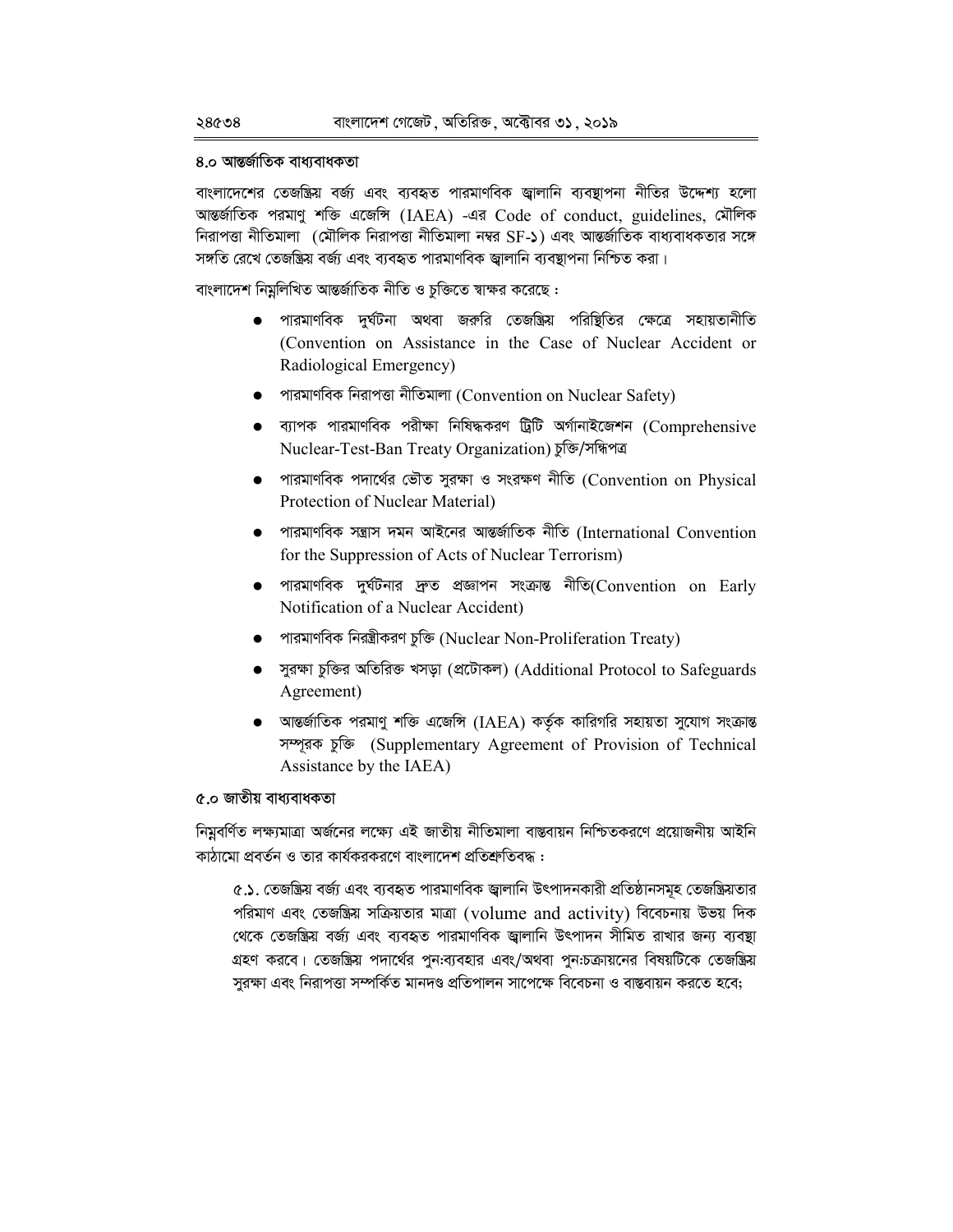৫.২. তেজম্ব্রিয় বর্জ্য এবং ব্যবহৃত পারমাণবিক জ্বালানি আমদানি করা যাবেনা;

৫.৩. নিউক্লিয়ার পাওয়ার প্ল্যান্ট থেকে উৎপাদিত ব্যবহৃত পারমাণবিক জ্বালানি, জ্বালানি সরবরাহকারীর নিকট ফেরত পাঠানোর বিষয়কে অগ্রাধিকার দিতে হবে;

৫.৪. বাংলাদেশ পরমাণু শক্তি নিয়ন্ত্রণ আইন-২০১২, পারমাণবিক নিরাপত্তা ও বিকিরণ নিয়ন্ত্রণ বিধিমালা-১৯৯৭ এবং আন্তর্জাতিক আইন ও বিধি-বিধান মোতাবেক নিষ্কৃত বর্জ্য (exempted waste) ব্যতীত সকল প্রকার তেজষ্ক্রিয় বর্জ্য যথাযথভাবে লাইসেন্সকৃত নির্দিষ্ট স্থাপনায় নিষ্পত্তিকরণই (disposal in dedicated facilities) হবে নিরাপদ এবং টেকসই ব্যবস্থাপনার চূড়ান্ত শেষ-বিন্দু (End point);

৫.৫. স্ব-ষ্থানে নিষ্করণ (In-situ disposition) ব্যবস্থাকে প্রাকৃতিকভাবে সৃষ্ট তেজষ্ক্রিয় পদার্থ ব্যবস্থাপনার চড়ান্ত শেষ-বিন্দু হিসেবে গ্রহণ করা হবে;

৫.৬. তেজষ্ক্রিয় বর্জ্যের প্রাক-নিষ্পত্তিকরণ ব্যবস্থাপনার সকল স্তরে পারস্পরিক নির্ভরশীলতার বিষয়সমূহ এবং প্রত্যাশিত নিষ্পত্তিকরণ উপায়ের (anticipated disposal option) ক্ষতিকর প্রভাবের বিষয়গুলো যথোপযুক্তভাবে বিবেচনায় নিতে হবে;

৫.৭. বাংলাদেশ পরমাণু শক্তি নিয়ন্ত্রণ আইন-২০১২, পারমাণবিক নিরাপত্তা ও বিকিরণ নিয়ন্ত্রণ বিধিমালা-১৯৯৭, আইএইএ সিস্টেম (the IAEA System) এবং প্রয়োজনীয় অন্যান্য আইনের সঙ্গে সামঞ্জস্য রেখে জাতীয় তেজষ্ক্রিয় বর্জ্য শ্রেণিকরণ ব্যবস্থা প্রতিষ্ঠা করা হবে;

৫.৮. তেজষ্ক্রিয় বর্জ্য এবং ব্যবহৃত পারমাণবিক জ্বালানি ব্যবস্থাপনার সকল কার্যক্রম উন্মুক্ত এবং ষচ্ছভাবে পরিচালনা করতে হবে। জাতীয় নিরাপত্তা এবং মালিকানা সংক্রান্ত তথ্যাবলির উপর যথোচিত গুরুতু প্রদান সাপেক্ষে তেজষ্ক্রিয় বর্জ্য এবং ব্যবহৃত পারমাণবিক জ্বালানি-সংক্রান্ত তথ্যে জনগণের প্রবেশাধিকার থাকবে।

#### ৬.০ সংজ্ঞা

তেজষ্ক্রিয় বর্জ্য এবং ব্যবহৃত পারমাণবিক জ্বালানি ব্যবষ্থাপনার জন্য জাতীয় নীতি বাস্তবায়ন এবং জাতীয় কর্মপরিকল্পনা প্রতিষ্ঠার লক্ষ্যে বাংলাদেশ পরমাণু শক্তি নিয়ন্ত্রণ আইন-২০১২ এবং IAEA-এর মানদণ্ড (IAEA standards) মোতাবেক বাংলাদেশ নিমুবর্ণিত সংজ্ঞাসমূহ প্রযোজ্যতা অনুযায়ী অনুসরণ করবে:

৬.১. তেজষ্ক্রিয় বর্জ্য : তেজষ্ক্রিয় বর্জ্য হচ্ছে এমন কোনো পদার্থ, যার ভৌত অবষ্থা যাই হোক না কেন, বিভিন্ন কর্মকাণ্ড বা চর্চা হতে উদ্ভূত এবং যার পরবর্তী ব্যবহার পূর্ব জ্ঞাত নয়, এবং—

ক. যা তেজষ্ক্রিয় পদার্থ অথবা তা দ্বারা দৃষিত এবং যাদের সক্রিয়তা বা সক্রিয়তার গাঢ়তু নিয়ন্ত্রণমূলক চাহিদায় ছাড়করণের মাত্রার চাইতে অধিক (above the regulatory exemption limit)।

খ. যার বিকিরণ সম্পাত প্রযোজ্য নিয়ন্ত্রণমূলক মাত্রার নিম্নে থাকবে; (under applicable regulatory control) |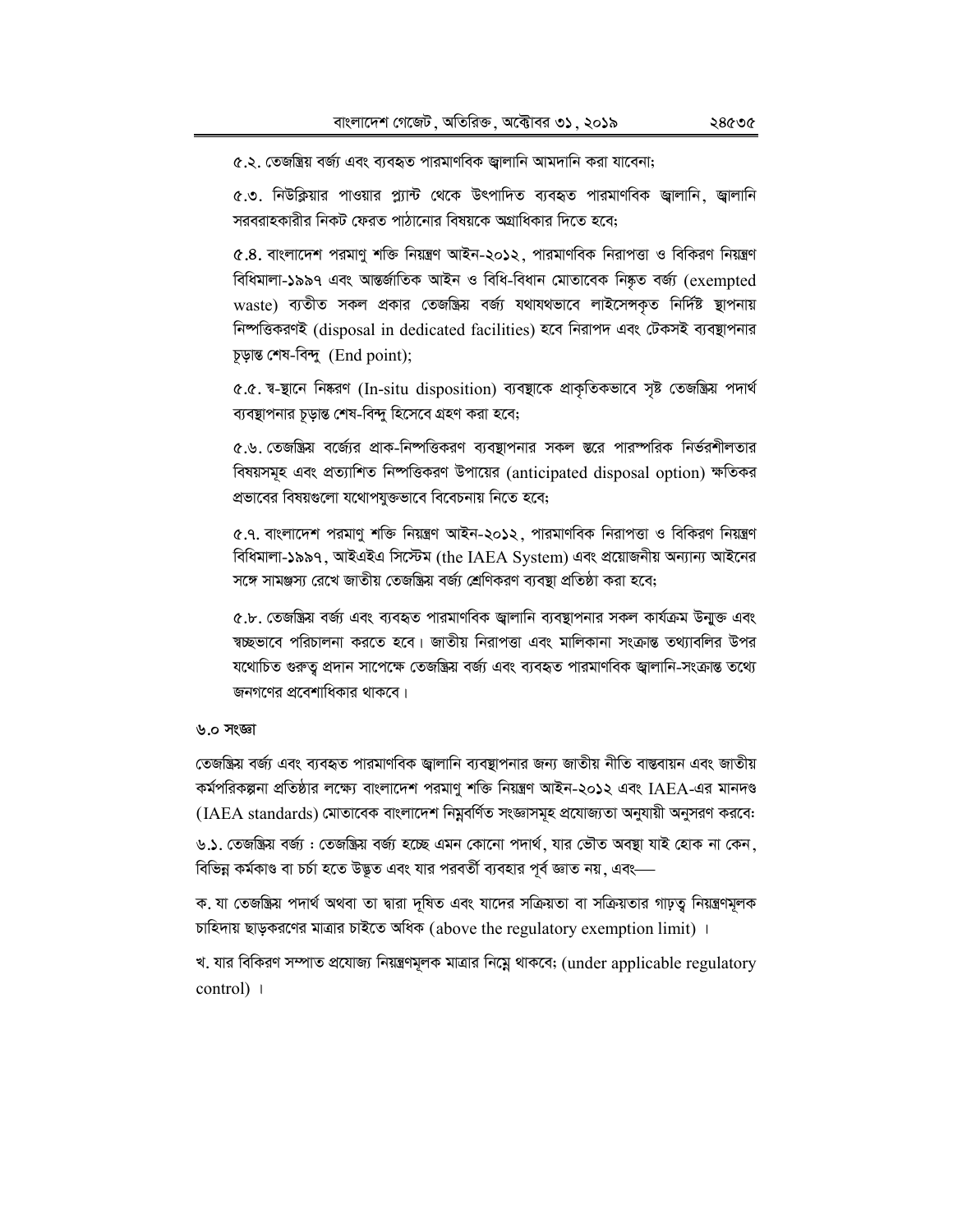৬.২. মালিকানাবিহীন/পরিত্যক্ত তেজষ্ক্রিয় বর্জ/উৎস (Ownerless/Orphan Radioactive Waste/Source) : মালিকানাবিহীন/পরিত্যক্ত তেজষ্ক্রিয় বর্জা/উৎস হচ্ছে সেই সব তেজষ্ক্রিয় বৰ্জ/উৎস যেখানে উৎপাদক/মালিক বিদ্যমান নেই অথবা যেগুলোর মালিকানা যুক্তিসঙ্গত উপায়ে সনাক্ত করা যায় না অথবা যেসব বর্জ্যের ব্যবস্থাপনা নিশ্চিতকরণের প্রয়োজনীয় সংগতি নেই:

৬.৩. ব্যবহৃত পারমাণবিক জ্বালানি : ব্যবহৃত পারমাণবিক জ্বালানি হচ্ছে সে ধরনের জ্বালানি যা নিউক্লিয়ার রিঅ্যাকটরের কোর থেকে ইরেডিয়েটেড (After irradiation) হওয়ার পর স্থায়ীভাবে অপসারিত হয়েছে এবং যা পুনঃপ্রক্রিয়াকরণ ব্যতীত কোনো নিউক্লিয়ার পাওয়ার প্ল্যান্ট এ ব্যবহার করা হবে না।

তেজষ্ক্রিয় বর্জ এবং ব্যবহৃত পারমাণবিক জ্বালানি ব্যবস্থাপনার ক্ষেত্রে জাতীয় নীতি বাস্তবায়ন এবং জাতীয় কৌশল নির্ধারণের লক্ষ্যে বাংলাদেশ প্রযোজ্য ক্ষেত্রে আন্তর্জাতিক পরমাণু শক্তি সংষ্থার সর্বশেষ নির্দেশিকায় (Guidelines) উল্লিখিত সংজ্ঞা অনুসরণ করবে।

### ৭.০ দায়িত বণ্টন

এই নীতি তেজষ্ক্রিয় বর্জ্য এবং ব্যবহৃত পারমাণবিক জ্বালানি ব্যবস্থাপনার বিভিন্ন পর্যায়ে সম্পৃক্ত প্রতিষ্ঠানসমূহের দায়িত্ব বন্টন করবে।

## **9.১. সরকার**

বাংলাদেশ সরকার তেজষ্ক্রিয় বর্জ্য এবং ব্যবহৃত পারমাণবিক জ্বালানি ব্যবস্থাপনার চূড়ান্ত দায়িত্ব পালন করবে।

এছাড়াও সরকার নিয়লিখিত বিষয়গুলির জন্য দায়বদ্ধ থাকবে:

৭.**১.১**. তেজষ্ক্ৰিয় বৰ্জ এবং ব্যবহৃত পারমাণবিক জ্বালানি ব্যবস্থাপনা সম্পর্কিত জাতীয় নীতি প্রণয়ন এবং বান্তবায়ন:

৭.১.২. তেজষ্ক্রিয় বর্জ্য এবং ব্যবহৃত পারমাণবিক জ্বালানি ব্যবস্থাপনার নিরাপত্তা নিশ্চিত করার লক্ষ্যে জাতীয় বিধানাবলি প্রণয়ন (Developing national provisions) এবং প্রয়োজনীয় আইনি ও নিয়ন্ত্রণ পরিকাঠামো প্রতিষ্ঠা—যার ভিত্তিতে নিরাপদ তেজষ্ক্রিয় বর্জ্য ব্যবস্থাপনা, পারমাণবিক জ্বালানি সরবরাহকারী দেশের সঙ্গে ব্যবহৃত পারমাণবিক জ্বালানি ফেরত পাঠানো এবং এর ব্যবস্থাপনা**,** প্ৰাতিষ্ঠানিক নিয়ন্ত্ৰণ এবং বাস্তবায়ন পদক্ষেপ গ্ৰহণ বিষয়ক আন্তঃরাষ্ট্ৰীয় চুক্তিপত্ৰ স্বাক্ষর;

৭.১.৩. তেজষ্ক্রিয় বর্জ্য এবং ব্যবহৃত পারমাণবিক জ্বালানি ব্যবস্থাপনা কর্মকাণ্ড এবং স্থাপনার লাইসেন্স প্রদানের জন্য একটি দায়িতুশীল পদ্ধতি প্রবর্তন;

৭.১.৪. নিউক্লিয়ার পাওয়ার প্ল্যান্ট থেকে ব্যবহৃত পারমাণবিক জ্বালানি ফেরত সংক্রান্ত সহযোগিতা চুক্তি প্রণয়নের কার্যক্রম/ব্যবস্থা গ্রহণ করা;

৭.১.৫. তেজষ্ক্রিয় বর্জ্য এবং ব্যবহৃত পারমাণবিক জ্বালানি ব্যবস্থাপনা সর্ম্পকে জনগণকে সচেতন করার জন্য Guidelines প্ৰণয়ন: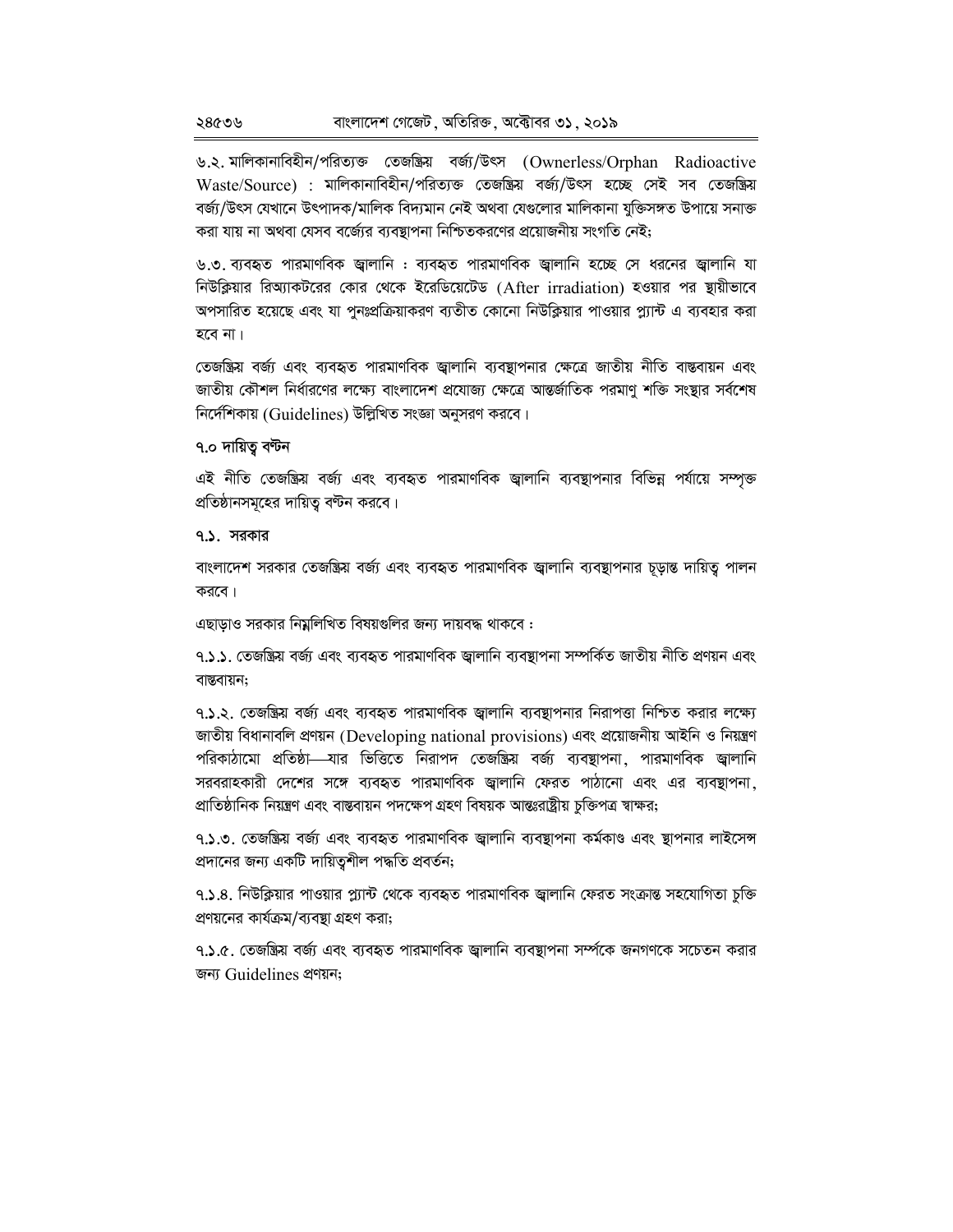৭.১.৬. নীতি বাস্তবায়ন তুরান্বিত করার জন্য সম্পদের প্রাপ্যতা (মানবসম্পদ, আর্থিক এবং কারিগরি) নিশ্চিতকরণ পরিকল্পনা গ্রহণ:

৭.১.৭. তেজষ্ক্রিয় বর্জ্যের নিরাপদ ব্যবস্থাপনা নিশ্চিতকরণের লক্ষ্যে প্রয়োজনীয় অবকাঠামো নির্মাণ এবং যথাসময়ে জাতীয় তেজষ্ক্রিয় বর্জ্য ব্যবস্থাপনা কোম্পানি (RWMC) প্রতিষ্ঠা;

৭.১.৮. নিরন্ত্রীকরণ ব্যবস্থার প্রাসঙ্গিক বিধি-বিধান, বাংলাদেশ পরমাণু শক্তি নিয়ন্ত্রণ আইন-২০১২ ও সংশ্লিষ্ট বিধিমালা, ভৌত সুরক্ষা এবং পারমাণবিক নিরাপত্তা সম্পর্কিত আন্তর্জাতিক পরমাণু শক্তি সংষ্থা (IAEA) এর প্রাসঙ্গিক নির্দেশনা অনুযায়ী তেজষ্ক্রিয় বর্জ্যের স্থাপনাস্থল-স্থিত সংরক্ষণ-স্থাপনা (on -site radioactive waste storage facility) এবং ব্যবহৃত জ্বালানির স্থাপনাম্থল-স্থিত শীতলীকরণ এবং সংরক্ষণ পুলের (on-site cooling and storage pool) সুরক্ষা ও নিরাপত্তার জন্য পর্যাপ্ত ভৌত সুরক্ষা ব্যবস্থা প্রতিষ্ঠা;

৭.১.৯. দেশের তেজষ্ক্রিয় বর্জা এবং ব্যবহৃত পারমাণবিক জ্বালানি ব্যবস্থাপনাকালে পানি, জীববৈচিত্র, মাটি শস্য এবং পরিবেশের অন্যান্য উপাদানের নিরাপত্তা নিশ্চিতকরণের জন্য সমন্বিত ব্যবস্থা গ্রহণ;

৭.১.১০. তেজষ্ক্রিয় বর্জ্য এবং ব্যবহৃত পারমাণবিক জ্বালানির দীর্ঘ মেয়াদি ব্যবস্থাপনার লক্ষ্যে পর্যাপ্ত অর্থ সংষ্টানের জন্য একটি কার্যকর পদ্ধতি (mechanism) প্রতিষ্ঠা;

৭.১.১১. মালিকানাবিহীন তেজষ্ক্রিয় বর্জ (ownerless radioactive waste), পরিত্যক্ত উৎস (orphan source) এবং উত্তরাধিকারসূত্রে প্রাপ্ত তেজষ্ক্রিয়তা দূষিত এলাকা (radiologically contaminated legacy sites) ব্যবস্থাপনার জন্য অর্থসহযোগিতা প্রদান।

## ৭.২ বাংলাদেশ পরমাণু শক্তি কমিশন (BAEC)/অঙ্গসংস্থা/BAEC কর্তৃক মনোনীত কোম্পানি

বাংলাদেশ পরমাণু শক্তি কমিশন (BAEC)/অঙ্গসংস্থা/BAEC কর্তৃক মনোনীত কোম্পানি নিম্নবর্ণিত দায়িত্ব পালন করবে :

৭.২.১. তেজষ্ক্রিয় বর্জা এবং ব্যবহৃত পারমাণবিক জ্বালানির দীর্ঘ মেয়াদি ব্যবস্থাপনা নিশ্চিতকরণে কর্মপরিকল্পনা প্রণয়ন ও বাস্তবায়ন । এ কর্মপরিকল্পনা হতে হবে নিরাপদ, টেকসই, সামাজিকভাবে গ্রহণযোগ্য, ব্যয়সাশ্রয়ী এবং জাতীয় আইন ও বিধিমালা, বাংলাদেশের ভূমিসীমায় নিউক্লিয়ার পাওয়ার প্ল্যান্টসমূহ নিৰ্মাণ সম্পৰ্কিত আন্তঃরাষ্ট্ৰীয় সহযোগিতামূলক চুক্তি এবং ব্যবহৃত পারমাণবিক জ্বালানি ব্যবন্থাপনা ও প্রাসঙ্গিক আন্তর্জাতিক বিষয়াদি সম্পর্কিত সহযোগিতামূলক আন্তঃরাষ্ট্রীয় চুক্তি প্রভৃতির সঙ্গে সঙ্গতিপূর্ণ;

৭.২.২. ব্যবহৃত পারমাণবিক জ্বালানির কারিগরি সংরক্ষণ, পুনঃপ্রক্রিয়াকরণ এবং পুনঃপ্রক্রিয়াকরণ থেকে উদ্ভূত পদার্থ পারমাণবিক জ্বালানি সরবরাহকারী দেশের বৈধ সংস্থার নিকট ফেরত পাঠানো নিশ্চিতকরণ:

৭.২.৩. যেসব তেজষ্ক্রিয় বর্জ্য যার ব্যবস্থাপনার জন্য অন্য কোনো প্রতিষ্ঠানের দায় নেই. তা জাতীয় আইন এবং সংশ্লিষ্ট বিধি বিধানের সঙ্গে সঙ্গতি রেখে ব্যবষ্টাপনা করা;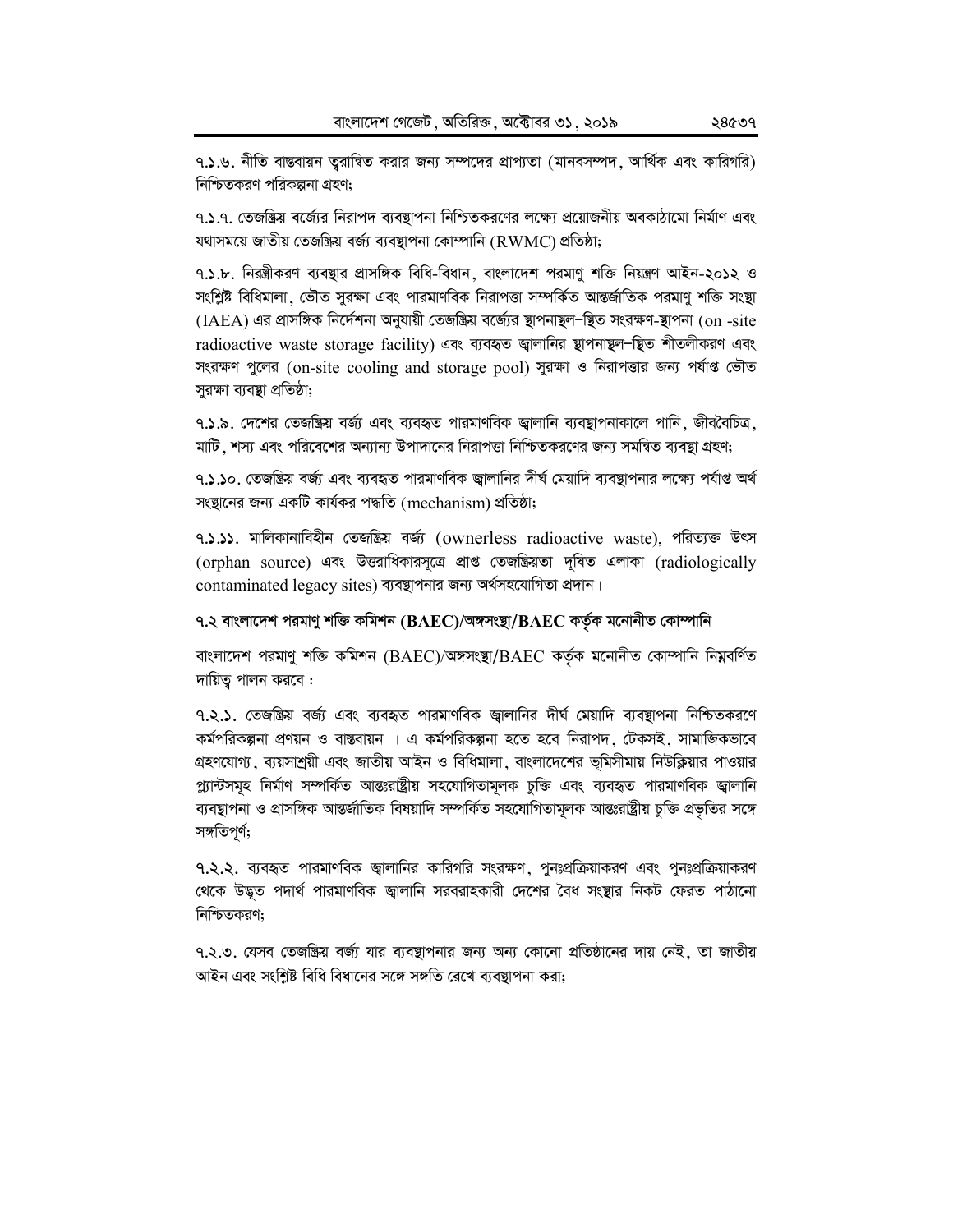৭.২.৪. তেজষ্ক্রিয় বর্জ্যের দীর্ঘ মেয়াদি ব্যবস্থাপনায় সব অংশীজনদের (stakeholders) অন্তর্ভুক্ত করে জাতীয় সমন্বিত উদ্যোগ নিশ্চিত করা;

৭.২.৫. আন্তর্জাতিক চুক্তি ও রীতিনীতির (agreements and conventions) সঙ্গে সঙ্গতি রেখে জাতীয় অঙ্গীকার পূরণ করা;

৭.২.৬. বর্জ নিষ্পত্তিকরণ (disposal) কৌশল ও রূপরেখা প্রণয়ন এবং বর্জ্য নিষ্পত্তিকরণ স্থাপনার  $\frac{1}{2}$ নকশা প্রণয়ন, নির্মাণ ও পরিচালনা।

## **7.3 evsjv‡`k cigvYy kw³ wbqš¿Y KZ…©cÿ (BAERA)**

বাংলাদেশ পরমাণু শক্তি নিয়ন্ত্রণ কর্তৃপক্ষ ( $\operatorname{BAERA}$ ) নিম্নলিখিত কাজের জন্য দায়বদ্ধ থাকবে :

৭.৩.১. তেজষ্ক্রিয় বর্জ্য এবং ব্যবহৃত পারমাণবিক জ্বালানি ব্যবস্থাপনা নিয়ন্ত্রণ;

৭.৩.২. তেজষ্ক্রিয় বর্জ এবং ব্যবহৃত পারমাণবিক জ্বালানির নিরাপদ ও সুরক্ষিত ব্যবস্থাপনা নিশ্চিতকরণের জন্য প্রয়োজনীয় নীতিমালা প্রণয়ন;

৭.৩.৩. প্রযুক্তিগত সংরক্ষণ (technological storage), পরিবহন এবং তেজষ্ক্রিয় বর্জ্য নিষ্পত্তিকরণের লক্ষ্যে কর্তৃত্ব/লাইসেন্স প্রদান;

৭.৩.৪. বাংলাদেশ পরমাণু শক্তি নিয়ন্ত্রণ কর্তৃপক্ষ আইন, ২০১২ এবং অন্যান্য জাতীয় সরকারি প্রতিষ্ঠানসমূহের সেইসব আইন/নীতিমালা বাস্তবায়ন নিশ্চিত করা যার জন্য BAERA দায়বদ্ধ এবং রেগুলেটরি প্রয়োজনীয়তা অনুযায়ী এসবের যথার্থতা;

৭.৩.৫. প্রয়োজনীয় মানদণ্ড ও তেজষ্ক্রিয় সুরক্ষা নীতিমালা প্রণয়ন এবং তেজষ্ক্রিয় বর্জ্য নিষ্পত্তিকরণ নির্ণায়ক (criteria) নির্ধারণ করা;

9.৩.৬. নিয়ন্ত্রণ নীতিমালা প্রণয়ন এবং ব্যবহৃত পারমাণবিক জ্বালানির জাহাজীকরণ, পরিবহণ এবং রপ্তানি সব ক্ষেত্রেই প্যাকেজিং (packaging) নিয়ন্ত্রণ;

৭.৩.৭. নিউক্লিয়ার পাওয়ার প্ল্যান্টের পারমাণবিক জ্বালানি ও ব্যবহৃত জ্বালানি সংরক্ষণ এবং পরিবহণের নিরাপত্তাবিধির নিয়ন্ত্রণ নীতিমালা প্রণয়ন।

# ৭.৪ তেজঙ্ক্সিয় বৰ্জ উৎপাদনকারী

তেজষ্ক্ৰিয় বৰ্জ্য এবং ব্যবহৃত পারমাণবিক জ্বালানি উৎপাদনকারী:

৭.৪.**১**. তাদের উৎপাদিত তেজষ্ক্রিয় বর্জ্য এবং ব্যবহৃত পারমাণবিক জ্বালানি 'দূষণ করবে যে টাকা দেবে সে নীতি'তে (Polluter Pay's Principle) ব্যবস্থাপনার আর্থিক দায়ভার গ্রহণ করবে;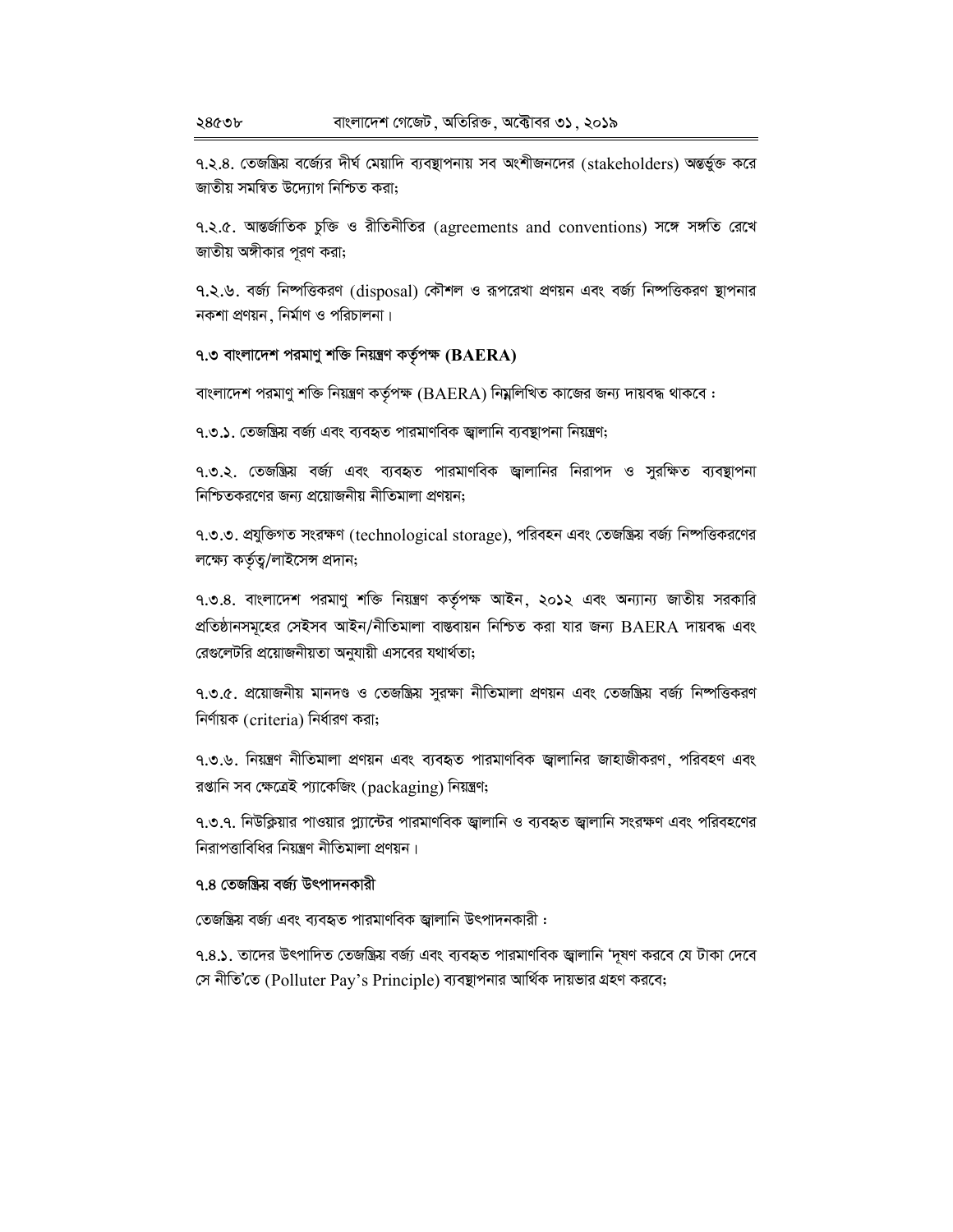৭.৪.৩. আন্তর্জাতিক মান ও নকশা দলিলের (design documents) সঙ্গে সঙ্গতি রেখে এবং চুক্তি অনুযায়ী তেজষ্ক্রিয় বর্জ্যের প্যাকেজ তৈরীকরণ যা অবশ্যই বাংলাদেশ পরমাণু শক্তি নিয়ন্ত্রণ কর্তৃপক্ষ কর্তৃক পর্যবেক্ষিত এবং অনুমোদিত;

৭.৪.৪. ক্ৰটিপূৰ্ণ জ্বালানি এ্যাসেম্বলি (fuel assemblies) সিল করা বাক্সে (sealed casks) সংরক্ষণসহ পরমাণু চুল্লির কোর (reacator core) তার পরিচালন সময়কালে যে কোনো সময় আনলোড করতে হতে পারে এমন সম্ভাবনা বিবেচনা রেখে ব্যবহৃত জ্বালানি সংরক্ষণ ষ্টাপনা প্রতিষ্ঠাকরণ যাতে কমপক্ষে দশ বছরের ব্যবহৃত জ্বালানি সংরক্ষণ করা যায়।

৭.৫ তেজষ্ক্রিয় বর্জ্য ব্যবস্থাপনা প্রতিষ্ঠানসমূহের অপারেটরবৃন্দ

তেজষ্ক্রিয় বর্জ্য ব্যবস্থাপনা প্রতিষ্ঠানসমূহের অপারেটরবৃন্দ :

৭.৫.১. জাতীয় কর্মপরিকল্পনার সঙ্গে সামঞ্জস্য রেখে কর্মপরিকল্পনা প্রণয়ন, তেজস্ক্রিয় বর্জ্য প্রক্রিয়াকরণ ও সংরক্ষণ স্থাপনা নির্মাণ;

৭.৫.২. যতদিন পর্যন্ত বর্জ্যসমূহ তাদের ষ্থাপনা এলাকার মধ্যে সংরক্ষিত থাকবে ততদিন পর্যন্ত তেজষ্ক্রিয় বর্জ্যের নিরাপদ ও সুরক্ষিত ব্যবস্থাপনার জন্য প্রযুক্তিগত এবং প্রশাসনিক দায়িত্ব পালন।

## ৭.৬ তেজষ্ক্রিয় বর্জ্য ব্যবস্থাপনা কোম্পানি ( $\bf{RWMC}$ )

৭.৬.১. বাংলাদেশ পরমাণু শক্তি কমিশন ( $\text{BAEC}$ )-এর আওতায় একটি তেজষ্ক্রিয় বর্জ্য ব্যবস্থাপনা কোম্পানি (RWMC) প্রতিষ্ঠিত হবে। যতক্ষণ পর্যন্ত না একটি ম্বতন্ত্র তেজষ্ক্রিয় বর্জ্য ব্যবস্থাপনা কোম্পানি (RWMC) প্রতিষ্ঠিত হয় ততদিন বাংলাদেশ পরমাণু শক্তি কমিশন নিউক্লিয়ার পাওয়ার প্ল্যান্ট (NPP) অপারেশন ও রক্ষণাবেক্ষণ থেকে উৎপাদিত তেজষ্ক্রিয় বর্জ্য ব্যতিরেকে অন্যান্য কর্মকাণ্ড থেকে উৎপাদিত তেজষ্ক্রিয় বর্জ্য ব্যবস্থাপনার জন্য দায়বদ্ধ থাকবে।

৭.৬.২. তেজষ্ক্রিয় বর্জ্য ব্যবস্থাপনা কোম্পানি ( $\bf{RWMC}$ )-এর ভূমিকা ও দায়িত্ব

### ৭.৬.২.১. প্ৰধান ভূমিকা

৭.৬.২.১.১. সরকার কর্তৃক অনুমোদনের লক্ষ্যে বাংলাদেশে তেজষ্ক্রিয় বর্জ্য ব্যবস্থাপনার জাতীয় পরিকল্পনা প্রন্তুতকরণ এবং প্রয়োজন অনুযায়ী সংশোধনের জন্য নেতৃত্বদানকারী এবং সমন্বয়ী ভূমিকা পালন;

৭.৬.২.১.২. তেজষ্ক্রিয় বর্জ্য ব্যবস্থাপনা (RWM) অবকাঠামোর উন্নয়ন পরিকল্পনা প্রণয়ন এবং নতুন তেজষ্ক্রিয় বর্জ্য ব্যবস্থাপনা স্থাপনা বাস্তবায়নের জন্য দায়বদ্ধ থাকা;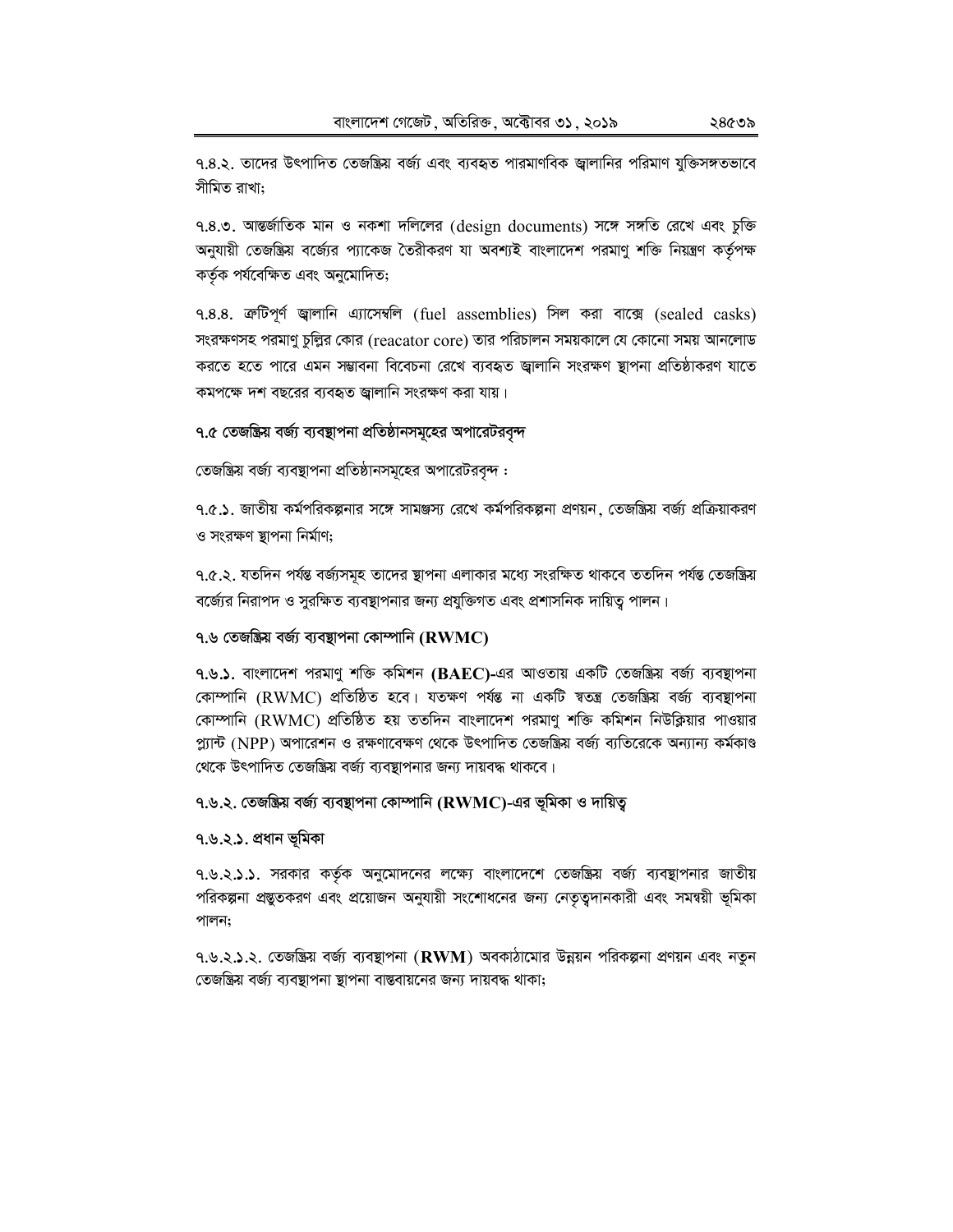৭.৬.২.১.৩. তেজন্ত্রিয় বর্জা/ব্যবহৃত পারমাণবিক জ্বালানির দীর্ঘমেয়াদি ব্যবস্থাপনা স্থাপনাসমূহের লাইসেন্সধারী এবং অপারেটর হিসেবে কাজ করবে, যেমন-দীর্ঘ মেয়াদি ব্যবহৃত পারমাণবিক জ্বালানির সংরক্ষণ (long-term storage) অথবা তেজষ্ক্রিয় বর্জ্য (RW) নিষ্পত্তিকরণ (disposal) স্থাপনা;

৭.৬.২.১.৪. ডিকমিশনিং কার্যক্রম থেকে উৎপন্ন তেজষ্ক্রিয় বর্জ্য ব্যবস্থাপনায় দায়বদ্ধ থাকা;

৭.৬.২.১.৫. উত্তরাধিকারসূত্রে প্রাপ্ত তেজষ্ক্রিয়তা দূষণমুক্ত এলাকাসমূহের পরিবেশগত দূষণ মোকাবেলায় দায়বদ্ধ থাকা।

### ৭.৬.২.২ অন্যান্য দায়িত্ব

৭.৬.২.২.১ তেজষ্ক্রিয় বর্জ্য/ব্যবহৃত পারমাণবিক জ্বালানির ডাটাবেজ রক্ষণাবেক্ষণ এবং পারমাণবিক ও তেজষ্ক্রিয় বর্জ্যের জাতীয় ইনভেনটরি তৈরি/প্রকাশ;

৭.৬.২.২.২ তেজষ্ক্রিয় বর্জ্য/ব্যবহৃত পারমাণবিক জ্বালানির দীর্ঘ মেয়াদি ব্যবস্থাপনা সম্পর্কিত যোগাযোগ।

## ৭.৬.৩ তেজষ্ক্রিয় বর্জ্য ব্যবস্থাপনা কোম্পানির ( $\bf{RWM}$ ) অর্থায়ন

৭.৬.৩.১ তেজষ্ক্রিয় বর্জ্য ব্যবস্থাপনা কোম্পানি (RWMC) 'তেজষ্ক্রিয় বর্জ্য ব্যবস্থাপনা তহবিল' থেকে তহবিলের সীমার মধ্যে নিজম্ব কার্যক্রম সম্পন্ন করবে;

৭.৬.৩.২ তহবিলের সীমার অতিরিক্ত অর্থের প্রয়োজন হলে কোম্পানি (RWMC) রাষ্ট্রীয় বাজেট অথবা অন্যান্য উৎস থেকে প্রাপ্ত অর্থ থেকে বর্জ্য ব্যবস্থাপনা কার্যক্রম পরিচালনা করবে।

# ৮.০ সম্পদের বিধিবিধান

### ৮.১ অর্থসংষ্টান

পারমাণবিক স্থাপনাসমূহের ডিকমিশনিং, তেজষ্ক্রিয় বর্জ্য ও ব্যবহৃত পারমাণবিক জ্বালানির দীর্ঘ মেয়াদি ব্যবস্থাপনা এবং এসব কার্যক্রম নিয়মতান্ত্রিকভাবে সম্পন্ন করার জন্য পর্যাপ্ত অর্থের সংস্থান নিশ্চিত করতে সরকার নিম্নলিখিত দায়িত্ব পালন করবে;

৮.১.১ নিউক্লিয়ার পাওয়ার প্ল্যান্টের স্বত্তাধিকারীর যাতে নিম্নোক্ত কার্যক্রমসমূহে অর্থায়নে অবদান রাখতে তৎপর হয় তার জন্য পদক্ষেপ গ্রহণ করা:

- ক. তেজষ্ক্রিয় বর্জ্য ব্যবস্থাপনা রীতি নিয়ন্ত্রণ করা;
- খ. স্থাপনাসমূহের ডিকমিশনিং;
- গ. যে কোনো তেজষ্ক্রিয় বর্জ্য এবং/অথবা ব্যবহৃত পারমাণবিক জ্বালানির দীর্ঘ মেয়াদি ব্যবস্থাপনা; এবং
- ঘ. নিরাপদ ও ব্যয়সাশ্রয়ী বর্জ্য নিস্পত্তিকরণ (disposal) উপায় প্রতিষ্ঠার জন্য প্রয়োজনীয় গবেষণা এবং উন্নয়ন;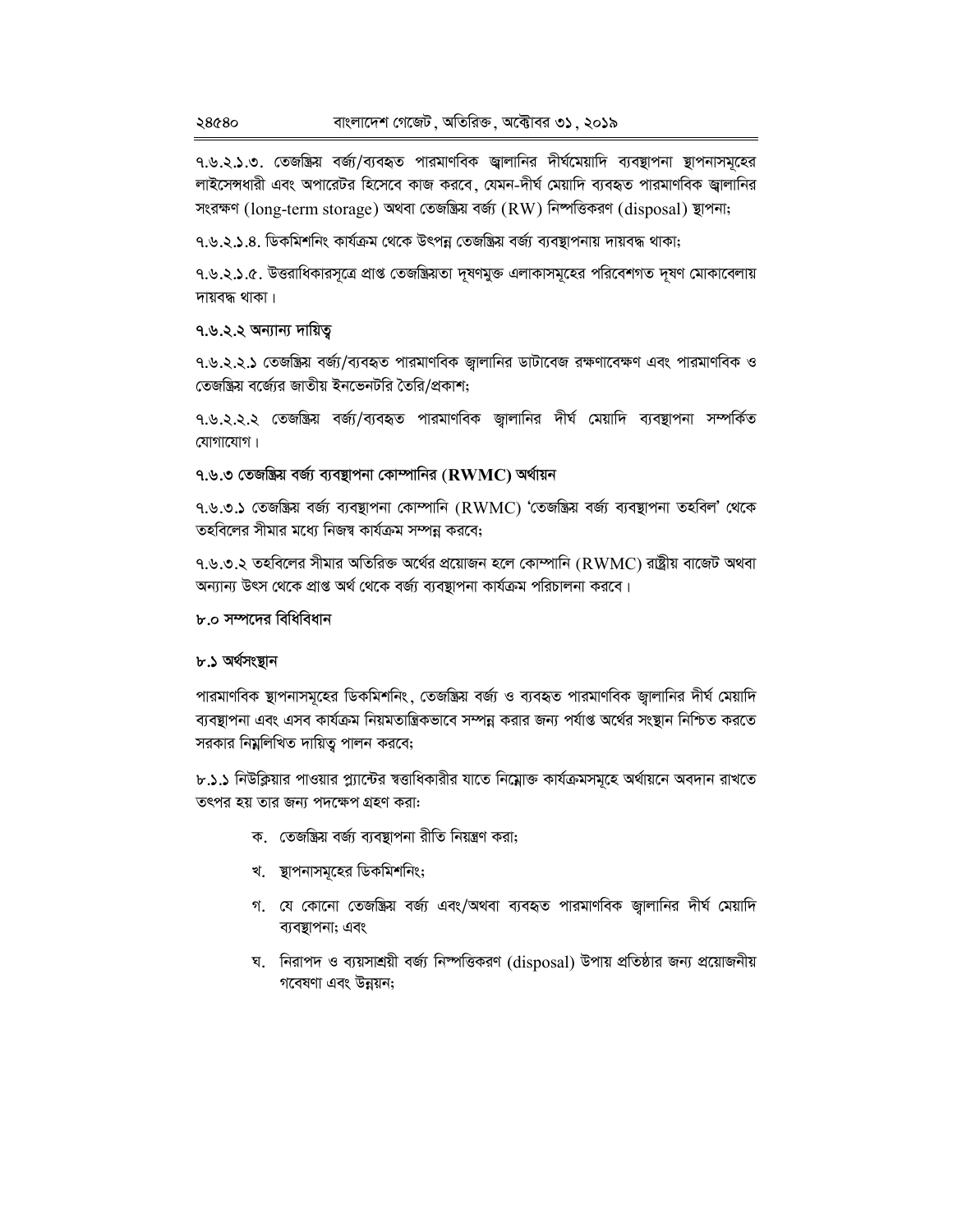৮.১.২ নিউক্লিয়ার পাওয়ার প্ল্যান্টের 'জীবনকাল-শেষ-হওয়া' (end-of-life) এবং তেজষ্ক্রিয় বর্জ্য ও ব্যবহৃত পারমাণবিক জ্বালানির দীর্ঘ মেয়াদি ব্যবস্থাপনার সঙ্গে সংশ্লিষ্ট বাধ্যবাধকতাসমূহ পূরণের জন্য তেজষ্ক্রিয় বর্জ্য ব্যবস্থাপনা তহবিল গঠন করা। এই তহবিলের প্রধান অনুদানকারী হবে তেজষ্ক্রিয় বর্জ্য এবং ব্যবহৃত পারমাণবিক জ্বালানি উৎপাদনকারীগণ;

৮.১.৩ অনুদান প্রদানকারীদের কাছ থেকে তহবিল সংগ্রহ করা, তার ব্যবস্থাপনা এবং যথাসময়ে ছাড় করার লক্ষ্যে একটি কার্যপদ্ধতি তৈরি করা। পারমাণবিক স্থাপনাসমূহের ডিকমিশনিংয়ের সাথে সংশ্লিষ্ট যে কোনো কার্যক্রম এবং তেজষ্ক্রিয় বর্জ্য ও ব্যবহৃত পারমাণবিক জালানির দীর্ঘ মেয়াদি ব্যবস্থাপনার খরচ এই তহবিল থেকে সংকুলান করা হবে;

৮.১.৪ তেজষ্ক্রিয় বর্জ্য নিম্পত্তিকরণ ষ্থাপনা বন্ধ হওয়া-পরবর্তী নিয়ন্ত্রণমূলক কার্যাবলি এবং বর্ধিত প্রাতিষ্ঠানিক নিয়ন্ত্রণ কার্যক্রমের জন্য পর্যাপ্ত আর্থিক সুযোগ সৃষ্টি করা।

#### ৮.২ মানব সম্পদ

৮.২.১ সরকার তেজষ্ক্রিয় বর্জ্য এবং ব্যবহৃত পারমাণবিক জ্বালানি ব্যবস্থাপনা কাজের সঙ্গে সংশ্লিষ্ট কর্মকর্তাদের ধীশক্তি, কর্মদক্ষতা এবং সাধারণ সামর্থ্য উন্নয়নের জন্য সুযোগ সৃষ্টি করবে;

৮.২.২ তেজষ্ক্রিয় বর্জা ব্যবস্থাপনা কোম্পানি (RWMC) তেজষ্ক্রিয় বর্জা এবং ব্যবহৃত পারমাণবিক জ্বালানির টেকসই ব্যবন্থাপনার জন্য পর্যাপ্ত সংখ্যক উপযুক্ত এবং দক্ষ জনবল নিয়োগের প্রয়োজনীয় ব্যবস্থা গ্রহণ করবে;

৮.২.৩ তেজষ্ক্রিয় বর্জা ব্যবস্থাপনা (RWM) সংশ্লিষ্ট যে কোনো প্রতিষ্ঠান- তা অপারেটর, রেগুলেটর কিংবা বর্জ্য ব্যবস্থাপনার কোম্পানি যেই হোক না কেন- তেজষ্ক্রিয় বর্জ্য এবং ব্যবহৃত পারমাণবিক জ্বালানির টেকসই ব্যবস্থাপনার জন্য মানবসম্পদ উন্নয়নে প্রয়োজনীয় ব্যবস্থা গ্রহণ করবে;

৮.২.৪ তেজষ্ক্রিয় বর্জ্য ব্যবস্থাপনা সংশ্লিষ্ট যে কোনো প্রতিষ্ঠান- তা অপারেটর, রেগুলেটর কিংবা বর্জ্য ব্যবন্থাপনা কোম্পানি যেই হোক না কেন- তেজষ্ক্রিয় বর্জ্যের টেকসই ব্যবন্থাপনার জন্য উপযুক্ত এবং আবশ্যকীয় অবকাঠামো নিৰ্মাণে প্ৰয়োজনীয় ব্যবস্থা গ্ৰহণসহ ব্যবহৃত পারমাণবিক জ্বালানি সরকরাহকারী দেশে ব্যবস্থাপনার জন্য ফেরত পাঠানোর আগ পর্যন্ত এসবের ব্যবস্থাপনা সেবা প্রদানের জন্য প্রয়োজনীয় ব্যবস্থা গ্রহণ করবে;

৮.২.৫ সরকার পর্যাপ্ত সংখ্যক যোগ্য ও অভিজ্ঞ জনবল প্রাপ্যতা নিশ্চিত করার জন্য প্রয়োজনীয় সম্পদ যোগান দেবে।

### ৮.৩ কারিগরি সম্পদ

৮.৩.১ তেজষ্ক্রিয় বর্জা উৎপাদনকারী স্থাপনাসমূহের লাইসেন্সধারী তেজষ্ক্রিয় বর্জা উৎপাদন এবং ব্যবস্থাপনার সকল স্তরে আন্তঃনির্ভরশীলতার বিষয়টিকে বিবেচনায় রেখে তেজষ্ক্রিয় বর্জ্য উৎপাদন ন্যূনতম রাখার জন্য প্রয়োজনীয় ব্যবস্থা গ্রহণ করবে;

৮.৩.২ বর্জ্য উৎপাদনকারীদের যথোপযুক্ত ডিজাইন, অপারেশন এবং ডিকমিশনিংয়ের মাধ্যমে যথাসম্ভব কম তেজষ্ক্রিয় বর্জা উৎপাদনের বিষয়ে জোর দিতে হবে: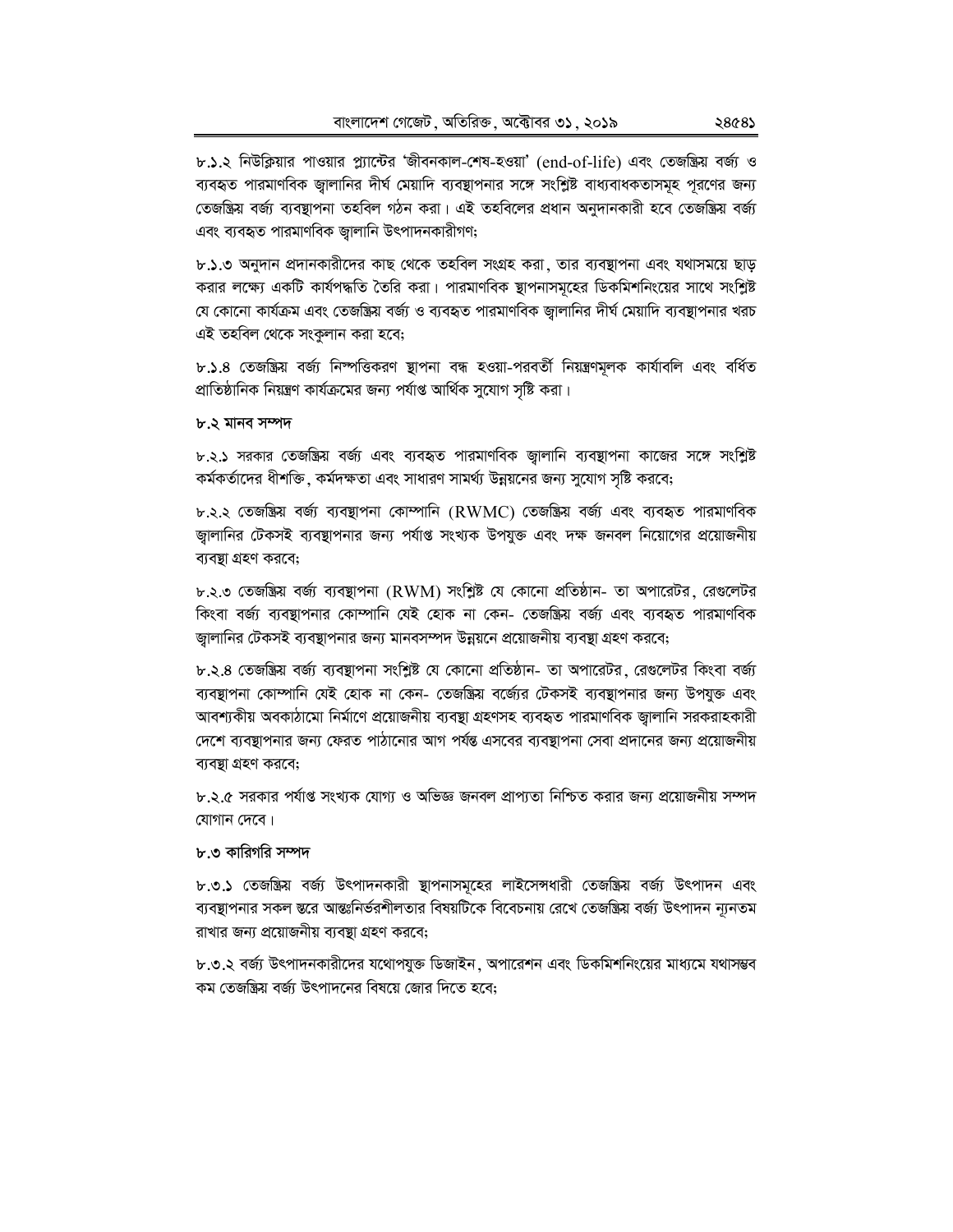৮.৩.৩ তরল তেজষ্ক্রিয় বর্জ্য এবং অপারেশন ও ডিকমিশনিং কালে নিউক্লিয়ার পাওয়ার প্ল্যান্টের উৎপন্ন কঠিন তেজষ্ক্রিয় বর্জ্য প্রক্রিয়াকরণ ও সংরক্ষণ এবং অপারেশন ও ডিকমিশনিং কালে উৎপন্ন তরল ও কঠিন তেজষ্ক্রিয় বর্জ দেখভালের জন্য (handling) বর্জ্য উৎপাদনকারীগণ কারিগরি সহায়তা প্রদানে দায়বদ্ধ থাকবে।

#### **৯.০ অংশীজন (স্টেকহোল্ডার) সংশ্লিষ্টতা এবং জনগণ-অবহিতি**

৯.**১** তেজষ্ক্ৰিয় বৰ্জ্য এবং ব্যবহৃত পারমাণবিক জ্বালানি ব্যবস্থাপনা সংক্ৰান্ত সকল কাৰ্যাবলি উন্মুক্ত ও স্বচ্ছ উপায়ে পরিচালিত হবে এবং তেজষ্ক্রিয় বর্জ্য ব্যবস্থাপনা সংক্রান্ত সকল তথ্যে জনগণের প্রবেশাধিকার থাকবে;

৯.২ বাংলাদেশের সরকার তার তেজষ্ক্রিয় বর্জ্য এবং ব্যবহৃত পারমাণবিক জ্বালানি ব্যবস্থাপনা সংক্রান্ত পরিকল্পনা সম্পর্কে জনগণকে অবগত করবে এবং সিদ্ধান্ত গ্রহণের অংশ হিসেবে জনগণসহ অংশীজনদের সঙ্গে আলোচনা করবে।

**১০.০ নিরাপত্তা, সুরক্ষা ও প্রহরা** 

১০.১ তেজষ্ক্রিয় বর্জ্য এবং ব্যবহৃত পারমাণবিক জ্বালানি ব্যবস্থাপনা এমনভাবে করতে হবে যাতে ব্যক্তি, সমাজ ও পরিবেশ তেজষ্ক্রিয় বর্জ্য এবং ব্যবহৃত পারমাণবিক জালানিজনিত আয়োনাইজিং রেডিয়েশনের ক্ষতিকর প্রভাব থেকে রক্ষা পায় এবং বর্তমান ও ভবিষ্যৎ প্রজন্মের উপর অনাকাঙ্গিত কোনো ভার আরোপিত না হয়;

১০.২ পারমাণবিক স্থাপনার পর্যাপ্ত ভৌত সুরক্ষা এবং নিরাপত্তা নিশ্চিত করতে হবে যাতে অননুমোদিত ব্যক্তি প্রবেশ এবং পারমাণবিক/তেজষ্ক্রিয় পদার্থের অননুমোদিত অপসারণ প্রতিরোধ করা যায়;

১০.৩ প্রামাণ্য বৈজ্ঞানিক তথ্য এবং তেজষ্ক্রিয় বর্জ্য এবং ব্যবহৃত পারমাণবিক জ্বালানি ব্যবস্থাপনার দায়িত্বে নিয়োজিত দক্ষ জাতীয় এবং আন্তর্জাতিক প্রতিষ্ঠানসমূহের সুপারিশের ভিত্তিতে বৈজ্ঞানিক তথ্য সম্পর্কিত সিদ্ধান্ত গ্রহণ, ঝুঁকি বিশ্লেষণ ও সম্পদের সর্বোত্তম (optimization) ব্যবহার করতে হবে;

১০.৪ যেখানে কোনো কাৰ্যক্ৰমের নিরাপত্তা সম্পর্কিত অনিশ্চয়তার আশঙ্কা রয়েছে সেখানে রক্ষণশীল ব্যবস্থা গ্রহণ করতে হবে।

 $1$ ১১.০ অব্যয়িত সিলকৃত তেজষ্ক্রিয় উৎসসমূহের (DSRS) সরবরাহকারী দেশে প্রত্যর্পণ

11.1 সিলকৃত তেজষ্ক্রিয় উৎসসমূহ (SRS) আমদানি করার সময় অবশ্যই নিয়ন্ত্রণমূলক বিধিবিধান প্রয়োগ করতে হবে যাতে সমন্ত সিলকৃত তেজষ্ক্রিয় উৎসসমূহ, প্রযোজ্য ক্ষেত্রে, তাদের ব্যবহারিক উপযোগিতা শেষ হয়ে গেলে উৎপাদক/প্রষ্টতকারক দেশের নিকট ফেরত পাঠানো যায়;

১১.২ যে সব অব্যয়িত সিলকৃত তেজষ্ক্রিয় উৎসসমূহ (DSRS) বিভিন্ন কারণে (যেমন-আমদানিকারক এবং রপ্তানিকারকের মধ্যে প্রত্যার্পন চুক্তি না থাকা ়অতিরিক্ত খালাস খরচ ়উৎপাদনকারী সনাক্ত করতে না পারা, বিশেষ ধরনের সনদপত্র হারিয়ে যাওয়া ইত্যাদি) প্রত্যার্পন করা যাবে না, সে সব ক্ষেত্রে  $IABA$  এবং অন্যান্য দ্বিপাক্ষিক অংশীদারদের কাছ থেকে সহায়তা গ্রহণ করতে হবে;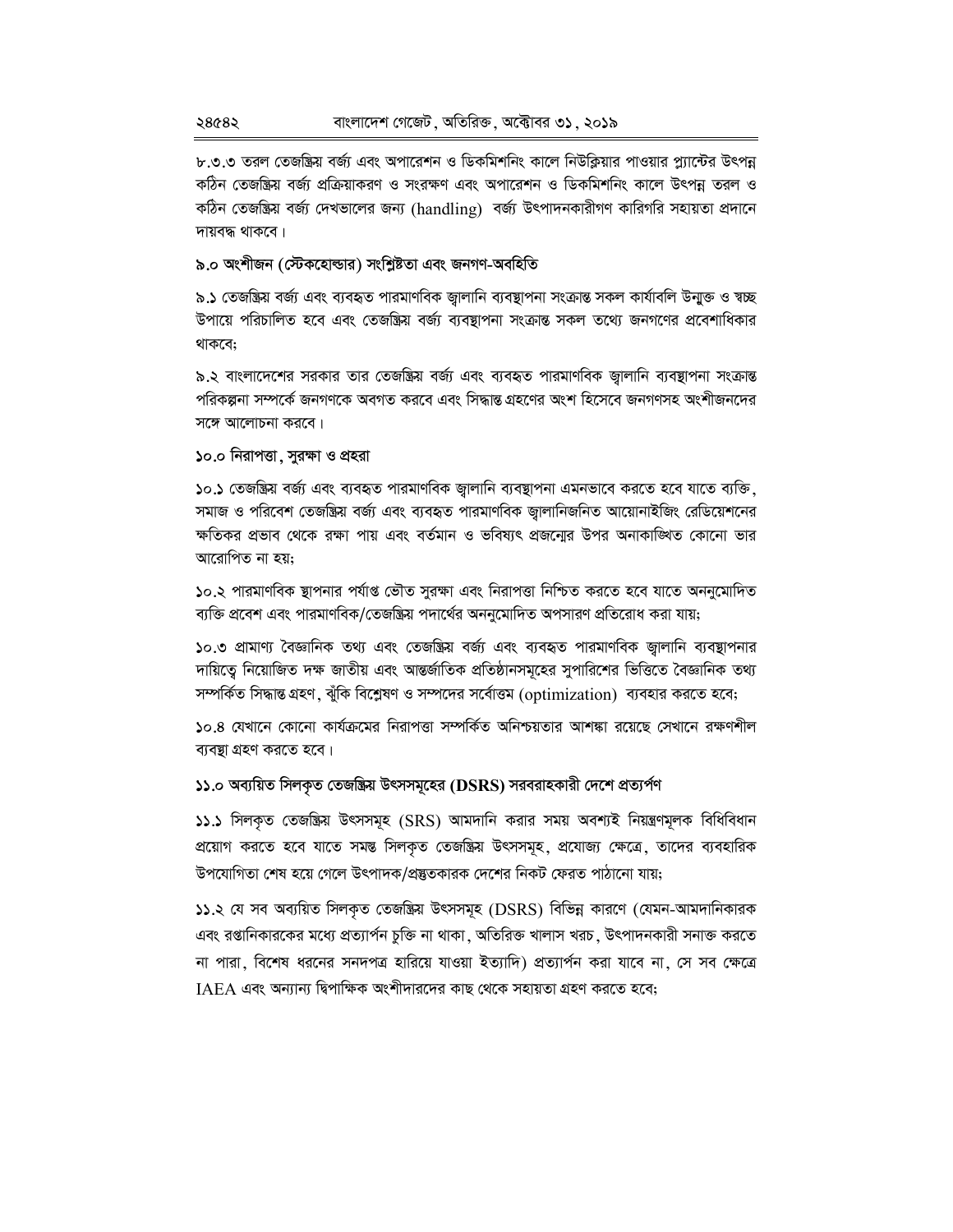১১.৩ উত্তরাধিকার সূত্রে প্রাপ্ত অথবা মালিকানাবিহীন (তথাকথিত 'অভিভাবকহীন') উৎসসমূহ/অব্যয়িত সিলকৃত তেজষ্ক্রিয় উৎসসমূহ এবং তেজষ্ক্রিয়তা-দূষিত পদার্থসমূহের (কখনো কখনো ধাতব স্ক্র্যাপে শনাক্তকৃত ইত্যাদি) ব্যবন্থাপনার দায়িত্ব অবশ্যই সরকার/সরকার কর্তৃক অনুমোদিত যথাযথ কর্তৃপক্ষের গ্রহণ করতে হবে।

১২.০ নিউক্লিয়ার পাওয়ার প্ল্যান্ট (NPP), গবেষণা চুল্লি (RR) এবং অন্যান্য উৎস থেকে উৎপাদিত তেজষ্ক্রিয় বর্জ্য (RW) ও ব্যবহৃত পারমাণবিক জ্বালানি (SNF) ব্যবস্থাপনা

১২.১ দেশে উৎপাদিত সকল তেজষ্ক্রিয় বর্জ্য নিরাপদ ব্যবস্থাপনার জন্য একটি মাত্র স্বতন্ত্র/নিবেদিত (dedicated) নিম্পত্তিকরণ স্থাপনার (single disposal facility) স্থান নির্ধারণ, নির্মাণ ও পরিচালনার বিধান থাকবে;

১২.২ নিউক্লিয়ার পাওয়ার প্ল্যান্ট অথবা গবেষণা চুল্লি থেকে উদ্ভূত ব্যবহৃত পারমাণবিক জ্বালানি স্থাপনা-ন্থলে সংরক্ষণ করতে হবে যতক্ষণ পর্যন্ত না এর তেজষ্ক্রিয়তা জ্বালানি সরকরাহকারীর নিকট ফেরত পাঠানোর মতো যথেষ্ট পরিমাণে ক্ষয়প্রাপ্ত হয়;

১২.৩ বিদ্যমান গবেষণা চুল্লি থেকে উদ্ভূত ব্যবহৃত পারমাণবিক জ্বালানি সরবরাহকারীর নিকট চুক্তি মোতাবেক ফেরত পাঠাতে হবে। তবে জ্বালানি সরবরাহকারীর নিকট প্রেরণ না করা পর্যন্ত বাংলাদেশ সরকার/সরকারের অনুমোদিত কোনো প্রতিষ্ঠান কর্তৃক এই ব্যবহৃত পারমাণবিক জ্বালানির জন্য অন্থায়ী সংরক্ষণ ব্যবস্থা প্রস্তুত করতে হবে;

১২.৪ ব্যবহৃত পারমাণবিক জ্বালানি ছাড়া- নিউক্লিয়ার পাওয়ার প্ল্যান্ট/গবেষণা চুল্লির অপারেশন ও ডিকমিশনিং থেকে উৎপাদিত উচ্চমাত্রার তেজষ্ক্রিয় বর্জ (HLW), নিম্ন এবং মধ্যম মাত্রার তেজষ্ক্রিয় বর্জ্য (LILW)-এর ব্যবস্থাপনা দেশেই সম্পন্ন করতে হবে;

১২.৫ ভবিষ্যতের সকল নিউক্লিয়ার পাওয়ার প্ল্যান্ট এবং গবেষণা চুল্লি কর্তৃপক্ষকে এ সম্পর্কিত নিজ নিজ জ্বালানি সরবরাহকারীর সঙ্গে প্রাসঙ্গিক চুক্তি সম্পাদন নিশ্চিত করতে হবে।

# ১৩.০ প্রাকৃতিকভাবে সৃষ্ট তেজষ্ক্রিয় পদার্থের (NORM) ব্যবস্থাপনা

তেল-গ্যাস অনুসন্ধান, সার (ফসফেট) কারখানা, খনিজ-বালি অনুসন্ধান, কয়লা শিল্প, নির্মাণ শিল্প, খনি থেকে ধাতব দ্রব্য উত্তোলন বিগলন, রিসাইক্লিং ইত্যাদি কার্যক্রম থেকে উদ্ভূত উপজাত, অবশেষ এবং তেজষ্ক্রিয় পদার্থ ( $NORM$ ) ।

১৩.১ প্রাকৃতিকভাবে সৃষ্ট তেজষ্ক্রিয় পদার্থকে (NORM) তেজষ্ক্রিয় বর্জ্য হিসেবে চিহ্নিত করা যাবে না, যদি না BAERA/সরকার অন্য কোনভাবে সুনির্ধিষ্ট ব্যাখ্যা প্রদান করে এবং স্বষ্থানে নিম্পত্তিই (in-situ disposition) প্রাকৃতিকভাবে সৃষ্ট তেজষ্ক্রিয় পদার্থ (NORM) ব্যবস্থাপনার চূড়ান্ত উপায় হিসেবে গণ্য হবে।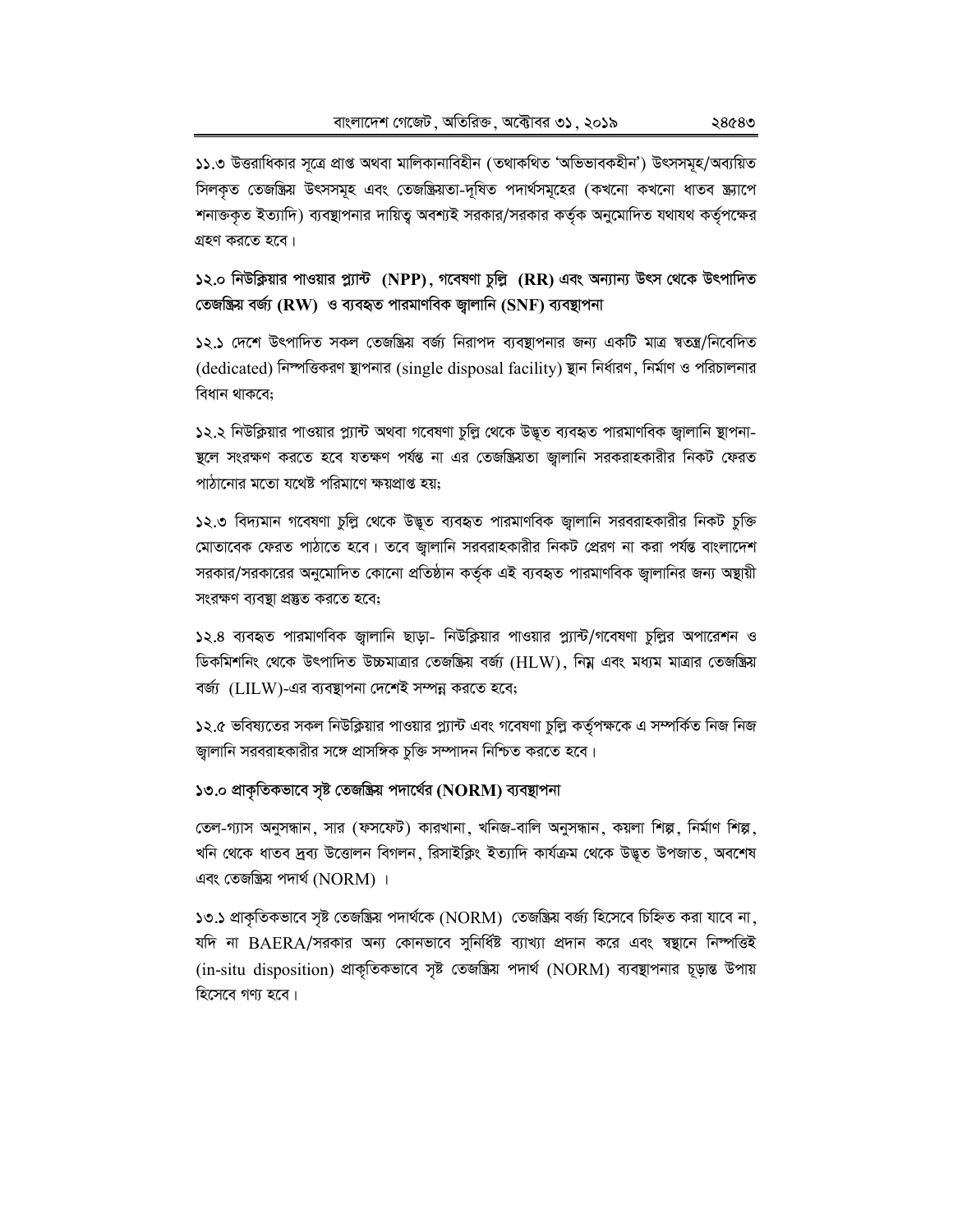#### ১৪.০ নীতিমালা বান্তবায়ন

অৰ্জিত অভিজ্ঞতা, প্ৰযুক্তিগত অগ্ৰগতি, নতুন আন্তৰ্জাতিক এবং দ্বিপাক্ষিক চক্তিসমূহের আলোকে প্ৰয়োজন অনুযায়ী এই নীতিমালা সংশোধিত হবে। এই নীতিমালা নিম্নলিখিত বিষয় দ্বারা সমর্থিত হবে:

১৪.১ বিদ্যমান জাতীয় আইনী কাঠামো এবং নিয়ন্ত্রণ অবকাঠামো;

১৪.২ নিরাপত্তা এবং তেজষ্ক্রিয় বর্জ্য ও ব্যবহৃত পারমাণবিক জালানি ব্যবস্থাপনার সর্বোত্তম অনুশীলন সংক্ৰান্ত IAEA এবং অন্যান্য আন্তৰ্জাতিক মানদন্ড:

১৪.৩ জাতীয় স্বাষ্থ্য, নিরাপত্তা, সুরক্ষা, শক্তি এবং পরিবেশ নীতি;

১৪.৪ জাতীয় তেজষ্ক্রিয় বর্জ্য ব্যবস্থাপনা সংক্রান্ত কর্ম-কৌশল।

বিজ্ঞান ও প্রযুক্তি মন্ত্রণালয় এই নীতিমালা বাস্তবায়নের জন্য দায়বদ্ধ থাকবে এবং বিদ্যমান জাতীয় নীতিমালা পরিমার্জনের লক্ষ্যে একটি যথোপযুক্ত প্রতিনিধিত্বশীল কমিটি প্রতিষ্ঠা করা হবে।

#### শব্দ-সংক্ষেপ

### (List of Abbreviations)

BAEC (Bangladesh Atomic Energy Commission): বাংলাদেশ পরমাণু শক্তি কমিশন

BAERA (Bangladesh Atomic Energy Regulatory Authority): বাংলাদেশ পরমাণু শক্তি নিয়ন্ত্ৰণ কৰ্তৃপক্ষ

DSRS (Disused Sealed Radioactive Sources): অব্যয়িত সিলকৃত তেজষ্ক্ৰিয় পদাৰ্থ

FA (Fuel Assembly): জ্বালানি সন্নিবেশ

HLW (High Level Waste): উচ্চ মাত্রা/সক্রিয়তা ও অর্ধ-জীবন সম্পন্ন তেজষ্ক্রিয় বর্জা

LILW (Low and Intermediate Level Waste): নিম্ন ও মধ্যম মাত্রা/সক্রিয়তা ও অর্ধ-জীবন সম্পন্ন তেজষ্ক্ৰিয় বৰ্জ্য

IAEA (International Atomic Energy Agency): আন্তর্জাতিক পরমাণু শক্তি সংস্থা

IGA (Intergovernmental Agreement): আন্তঃরাষ্ট্রীয় চুক্তি

NORM (Naturally Occuring Radioactive Material): প্রাকৃতিকভাবে সৃষ্ট তেজষ্ক্রিয় পদার্থ

NPP (Nuclear Power Plant): নিউক্লিয়ার পাওয়ার প্ল্যান্ট

RR (Research Reactor): গবেষণা চুল্লি

RW (Radioactive Waste): তেজষ্ক্ৰিয় বৰ্জ্য

RWM (Radioactive Waste Management): তেজষ্ক্ৰিয় বৰ্জ্য ব্যবস্থাপনা

RWMC (Radioactive Waste Management Company): তেজষ্ক্ৰিয় বৰ্জ্য ব্যবস্থাপনা কোম্পানি

SNF (Spent Nuclear Fuel): ব্যবহৃত পারমাণবিক জ্বালানি

SRS (Sealed Radioactive Source): সিলকৃত তেজষ্ক্ৰিয় উৎস

28088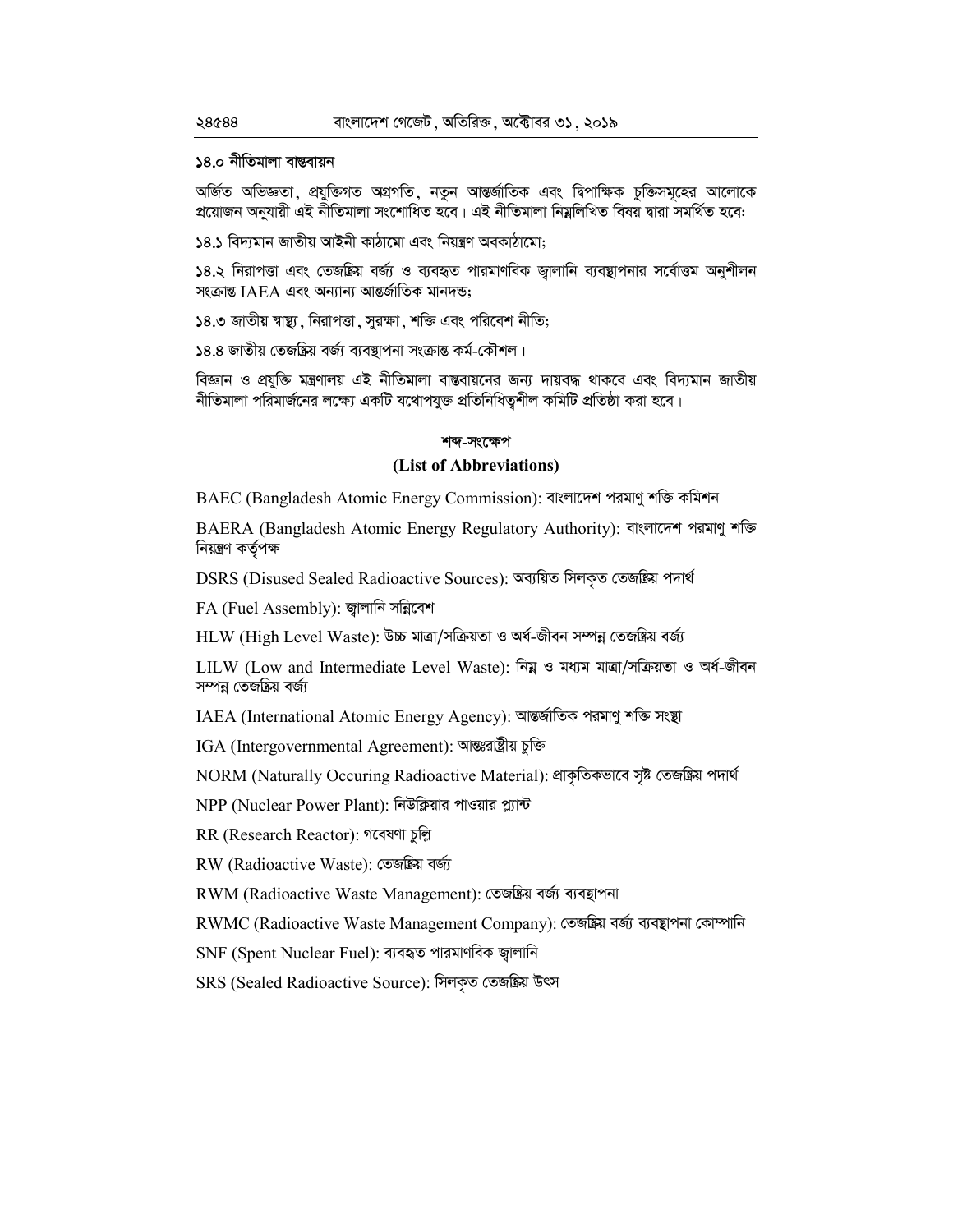# **NATIONAL POLICY FOR THE MANAGEMENT OF RADIOACTIVE WASTE AND SPENT NUCLEAR FUEL**

#### **1.0 INTRODUCTION**

The emphasis of this policy document is to support a sustainable and successful implementation of nuclear energy programme in Bangladesh. The purpose of this policy relates to all types of radioactive wastes (RW) including Disused Sealed Radioactive Sources (DSRS), Spent Nuclear Fuel (SNF) and Naturally Occurring Radioactive Materials (NORM) generated in Bangladesh at present as Well as to be generated in future.

#### **2.0 OBJECTIVE**

The main objective of this National Policy is to set up the goals and requirements for the safe and efficient management of RW, SNF, DSRS and NORM in a manner that protects human health and the environment now and in the future without imposing undue burdens on future generations including the followings:

- 2.1 To achieve and maintain a high level of safety in RW and SNF management, through the enhancement of national measures and international cooperation, including where appropriate, safety-related technical cooperation;
- 2.2 To ensure that during all stages of RW and SNF management there are effective defences against potential hazards such that individuals, society and the environment are protected from harmful effects of ionizing radiation, now and in the future, in such a way that the needs and aspirations of present generation are met without compromising the ability of the future generations to meet their needs and aspirations;
- 2.3 To ensure safety, security and safeguards of the RW management facilities during operation and after closure;
- 2.4 To ensure safety, security and safeguards of the SNF interim storage facility during operation;
- 2.5 To ensure that all RW are managed in safe, secure, sustainable and costeffective manner through definitive allocation of responsibilities and enhancement of institutional and legal framework measures;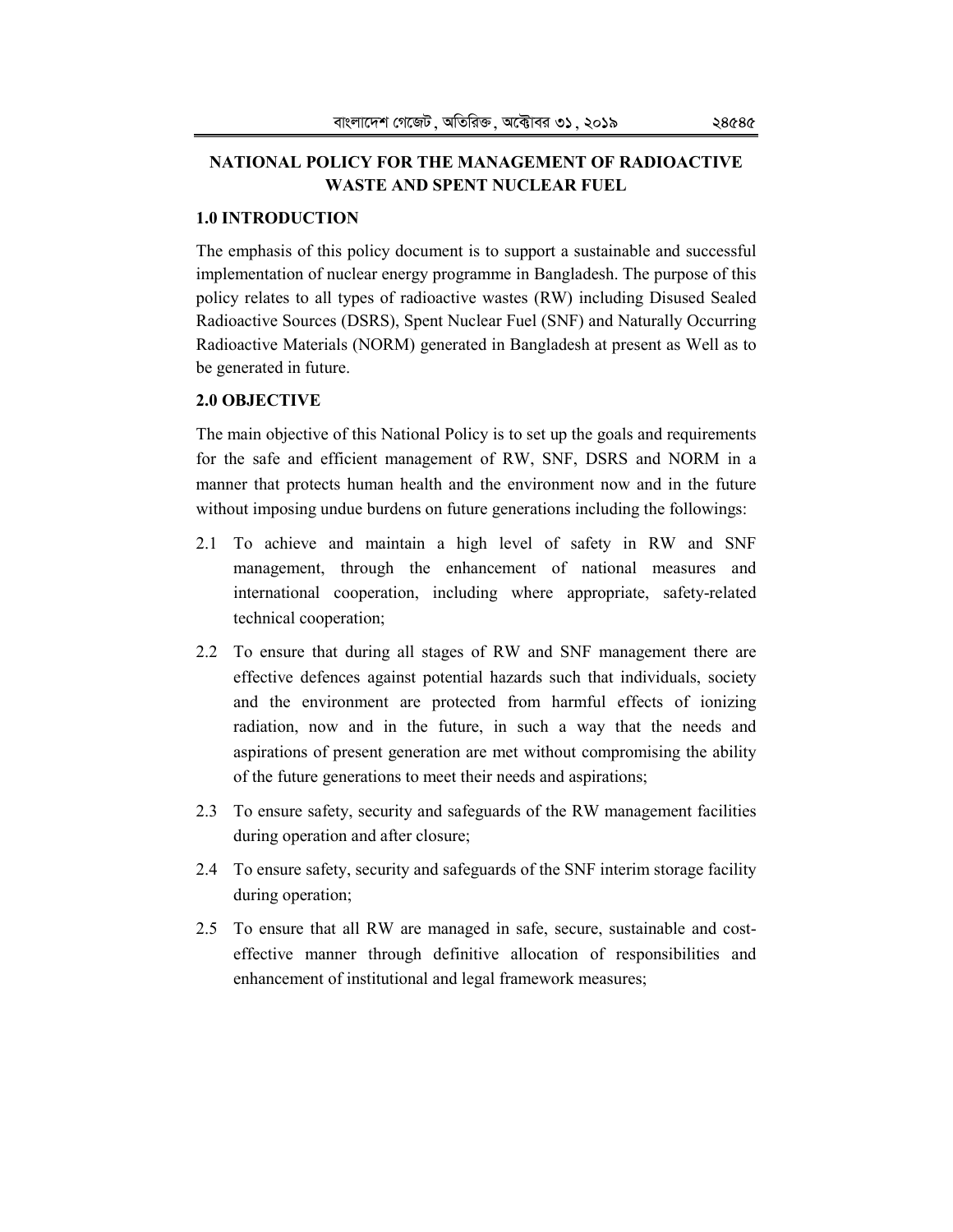- 2.6 To ensure that all SNF are managed in safe, secure, sustainable and costeffective manner through definitive allocation of responsibilities and enhancement of institutional and legal framework measures;
- 2.7 To ensure that adequate financial, technical and human resources are available when needed for the safe and sustainable management of RW and SNF;
- 2.8 To ensure safe management of DSRS and NORM when applicable;
- 2.9 To gain, maintain and enhance public confidence in RW and SNF management.

### **3.0 SCOPE**

This Policy sets out the principles, goals and requirements to ensure the safe and efficient management of RW, SNF, DSRS and NORM in Bangladesh.

RW and SNF will be generated in Bangladesh during the operational and decommissioning phases of the radiological and nuclear activities including but not limited to the following:

- 3.1 Operation of nuclear research reactors (RR) and nuclear power plants (NPP);
- 3.2 Production and use of radioactive material in the field of medicine, industry, mining, agriculture, fisheries  $\&$  livestock, research, training  $\&$ education and commerce;
- 3.3 Operation of other facilities and processes within the nuclear fuel cycle or part thereof ;
- 3.4 Environmental impact mitigation and environmental restoration programmes associated with any of the above activities (including the decommissioning phases of above-mentioned activities);
- 3.5 From the activities of oil and gas exploration, fertilizer (phosphate) industry, mineral sands exploration, coal industry, building industry, metal mining and smelting, recycling, etc.;
- 3.6 Decommissioning of Research Reactor (RR), Nuclear Power Plant (NPP) and other nuclear facilities.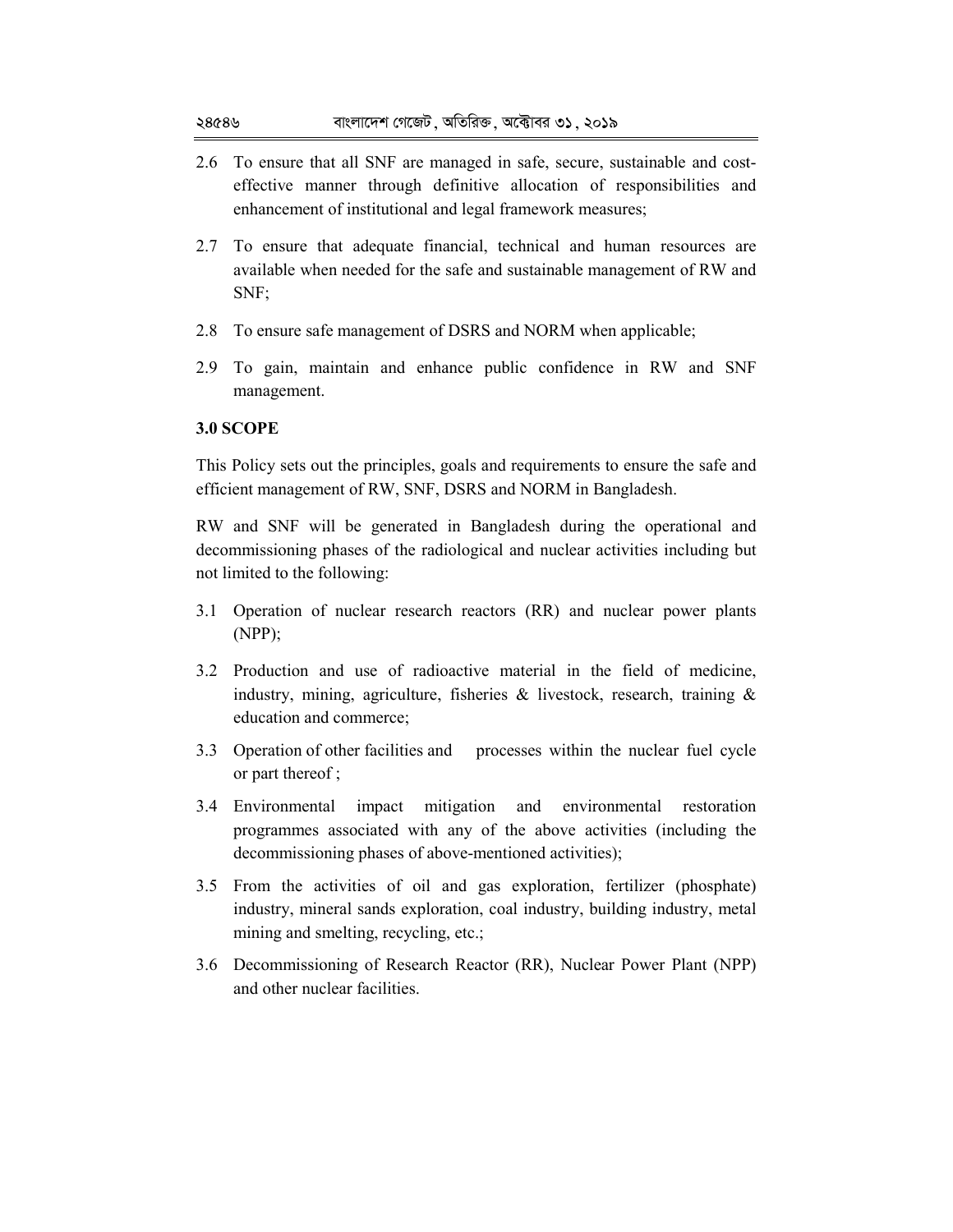### **4.0 INTERNATIONAL OBLIGATIONS**

The RW and SNF management Policy of Bangladesh aims to manage RW and SNF in accordance with IAEA Fundamental Safety Principles [Safety Fundamentals No. SF-1] and in compliance with code of conduct, guideline and international obligations. Bangladesh is a signatory to the following international conventions and agreements:

- Convention on Assistance in the Case of Nuclear Accident or Radiological Emergency
- Convention on Nuclear Safety
- Comprehensive Nuclear-Test-Ban Treaty Organization
- Convention on physical protection of Nuclear Material
- International Convention for the Suppression of Acts of Nuclear Terrorism
- Convention on Early Notification of a Nuclear Accident
- Nuclear Non-Proliferation Treaty
- Additional Protocol to Safeguards Agreement
- Supplementary Agreement of Provision of Technical Assistance by the IAEA

# **5.0 NATIONAL OBLIGATIONS**

Bangladesh is committed to develop and enforce necessary legal framework for ensuring implementation of this National Policy so as to fulfill the obligations as described below:

- 5.1 All facilities generating RW and SNF shall adopt measures for minimizing the generation of RW and SNF both in terms of volume and activity. Reuse and/or recycling of radioactive materials shall be considered and implemented in compliance with relevant radiation protection and safety standards;
- 5.2 RW and SNF shall not be imported;
- 5.3 Priority will be given to send back SNF generated from the NPP to the fuel supplier;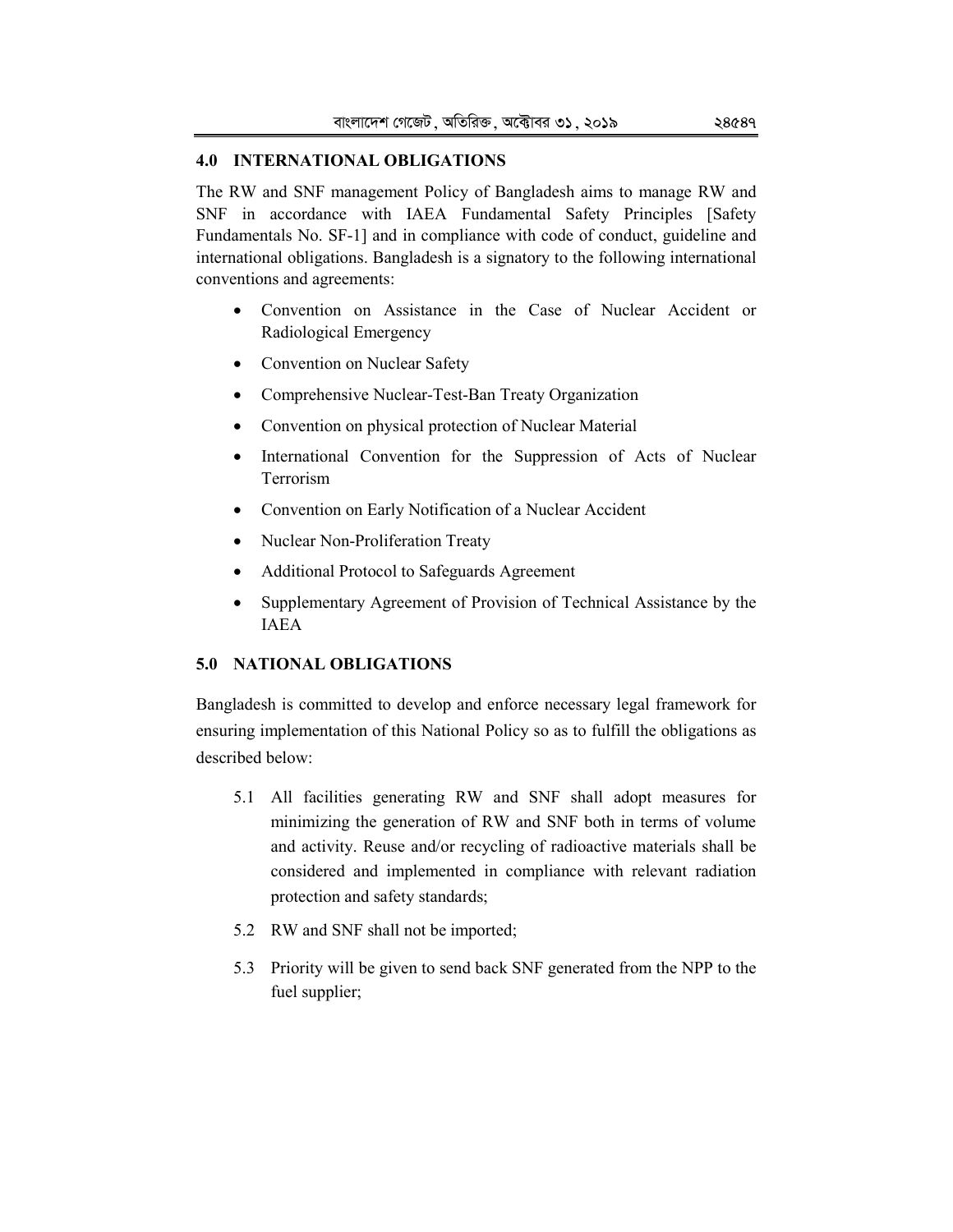- 5.4 Disposal of RW in dedicated facilities duly licensed will be the ultimate end-point for the safe and sustainable management of any type of RW with the exception of exempted waste as per BAERA Act, 2012, NSRC RULES-1997, international laws, rules and regulations;
- 5.5 In-situ disposition will be adopted as the final end-point for NORM management;
- 5.6 Interdependencies among all steps in the predisposal management of radioactive waste, as well as the impact of the anticipated disposal option, shall be appropriately taken into account;
- 5.7 National radioactive waste classification will be established in compliance with the BAERA Act, 2012, NSRC RULES-1997, the IAEA system and as required according to the necessity;
- 5.8 All RW and SNF management activities will be conducted in an open and transparent manner, The public will have access to information regarding RW and SNF management while having due regard to national security and proprietary information basis.

#### **6.0 DEFINITIONS**

For The purposes of implementing the National Policy and establishing a National Strategy for RW and SNF management, Bangladesh shall follow the following definitions in accordance with the BAERA Act, 2012 and the IAEA standards as applicable:

6.1 Radioactive waste: are such materials, irrespective of their physical conditions, generated from various activities or practices and with no foreseeable use and

- (a) Which are radioactive materials or contaminated by radioactive materials the activity or concentration of which is above the regulatory exemption limit;
- (b) The radiation exposure from which is under applicable regulatory control.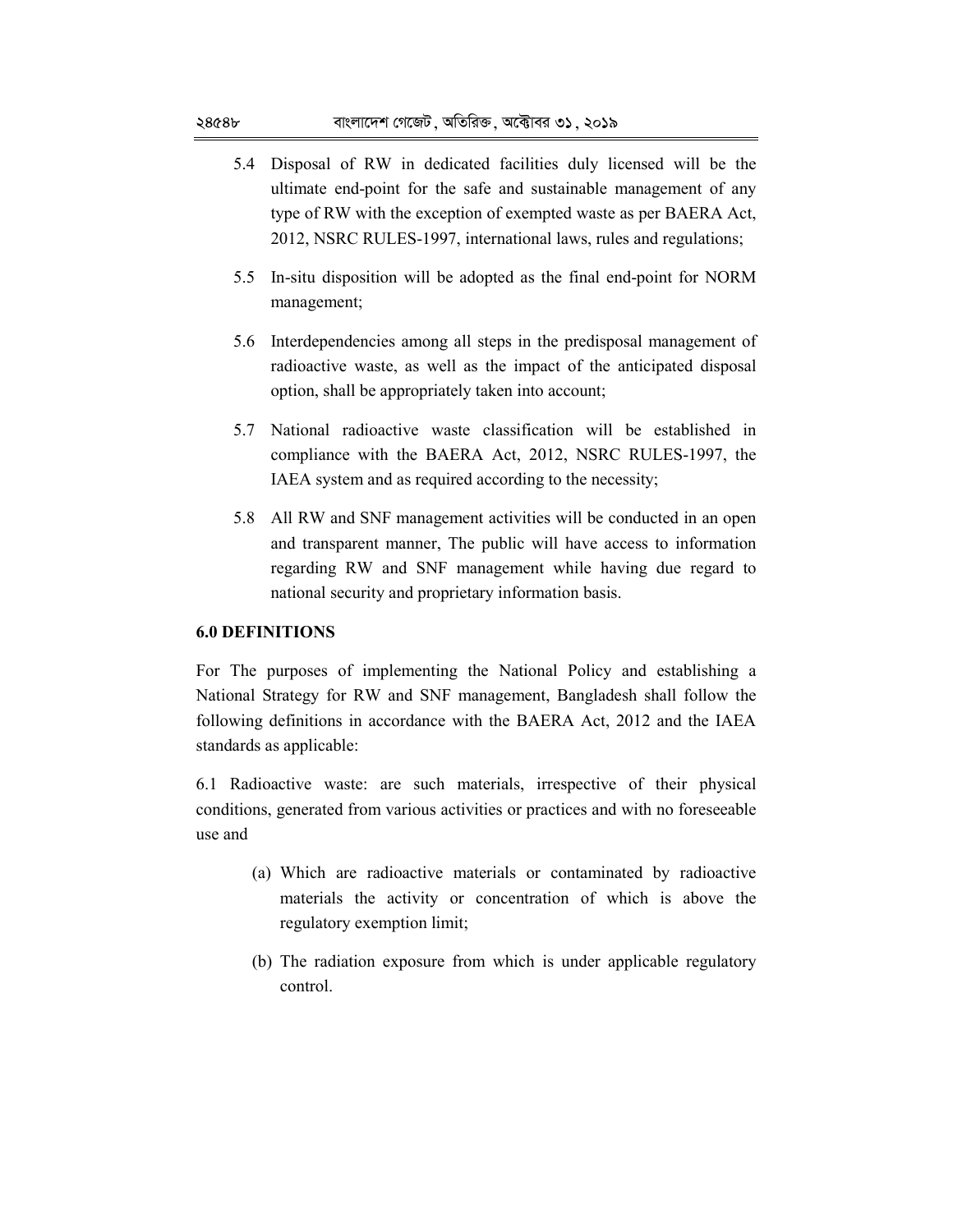6.2 Ownerless/Orphan Radioactive Waste/Source: Ownerless/orphan radioactive waste/source is radioactive waste/source where the generator/owner no longer exists or cannot be identified through reasonable means or does not have the resources to manage such waste.

6.3 Spent Nuclear Fuel: is the nuclear fuel that has been taken out permanently from the core of a nuclear reactor after irradiation and will not be used in a nuclear power plant without reprocessing.

For the purposes of implementing the National Policy and establishing a National Strategy for RW and SNF management, Bangladesh shall follow the latest guidelines of the International Atomic Energy Agency regarding the relevant definitions, if necessary.

## **7.0 ALLOCATION OF RESPONSIBILITIES**

The Policy will allocate the responsibility of the bodies involved in the different steps of RW and SNF management.

### **7.1 Government**

The Government of Bangladesh bears ultimate responsibility for managing RW and SNF.

Furthermore, the Government will be responsible for:

- 7.1.1 Developing and implementing the National Policy on RW and SNF management;
- 7.1.2 Developing national provisions guaranteeing the safety of RW and SNF management and establishing the required legislative and regulatory framework for the safe management of RW and signing intergovernmental agreements with nuclear fuel supplier country for returning and management of SNF and a system of institutional control and enforcement actions;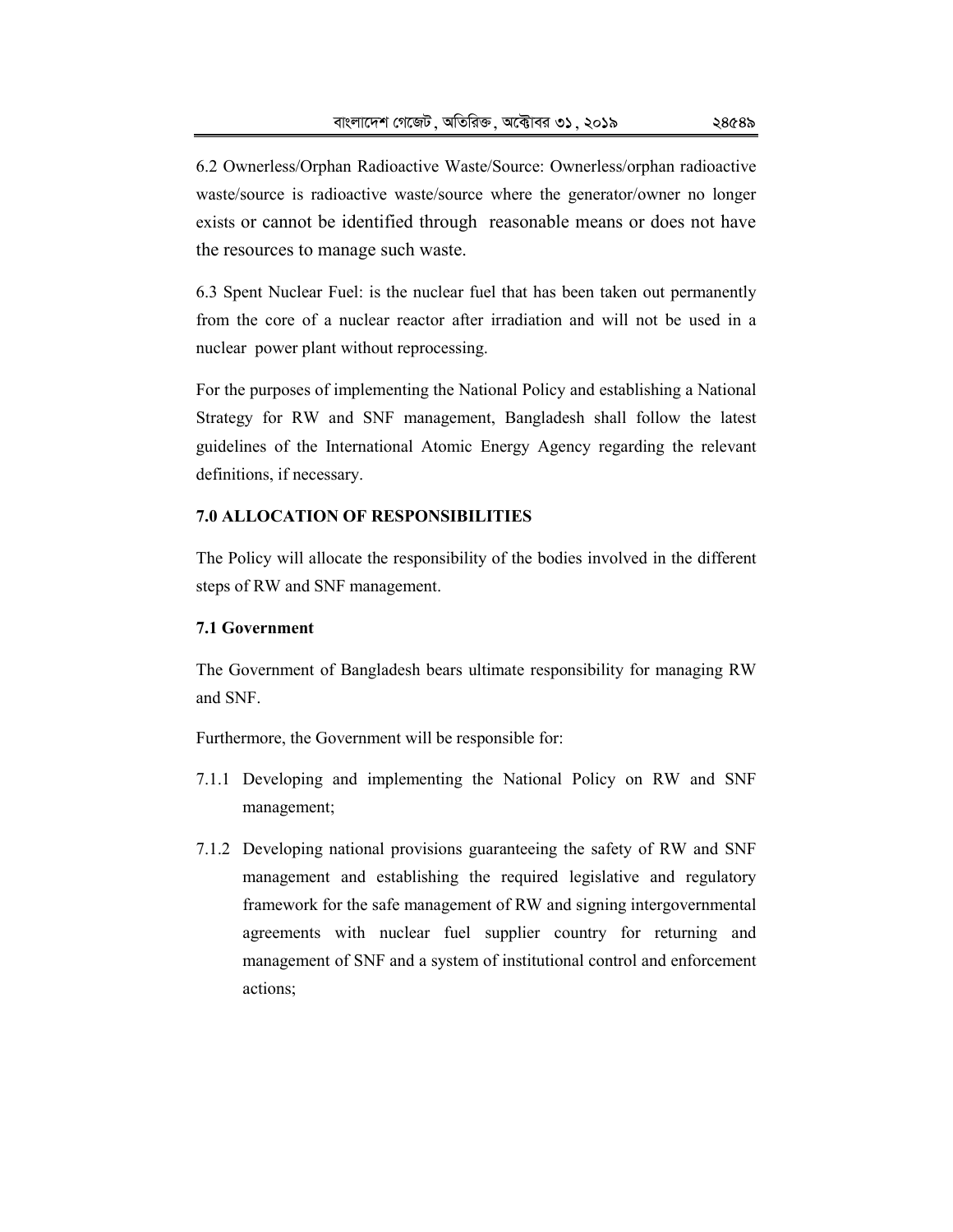- 7.1.3 Establishing a responsible system of licensing of RW and SNF management activities and facilities;
- 7.1.4 Making arrangement for agreements on cooperation concerning return of spent nuclear fuel from NPPs;
- 7.1.5 Developing national guidelines for public awareness about RW and SNF management;
- 7.1.6 Establishing a scheme of the availability of the resources (human, financial, technical) to facilitate the implementation of the Policy;
- 7.1.7 Developing necessary infrastructure and establish in due time national 'Radioactive Waste Management Company' (RWMC) for safe management of radioactive waste;
- 7.1.8 Establishing Sufficient physical protection system for safety and security of the on-site radioactive waste storage facility and on-site spent fuel cooling and storage pool in accordance with the relevant provisions of the nonproliferation regime as well as BAER Act, 2012 and the relevent regulations and physical protection and nuclear security related guidelines of IAEA;
- 7.1.9 Ensuring coordinated approach for safety of water, biodiversity, soils, crops and other components of the environment during management of RW and SNF in the country;
- 7.1.10 Establishing a machanism for ensuring that sufficient funds exist for long term management of the RW and the SNF;
- 7.1.11 Providing financial support to managing ownerless waste, orphaned sources and remediating radiologically contaminated legacy sites.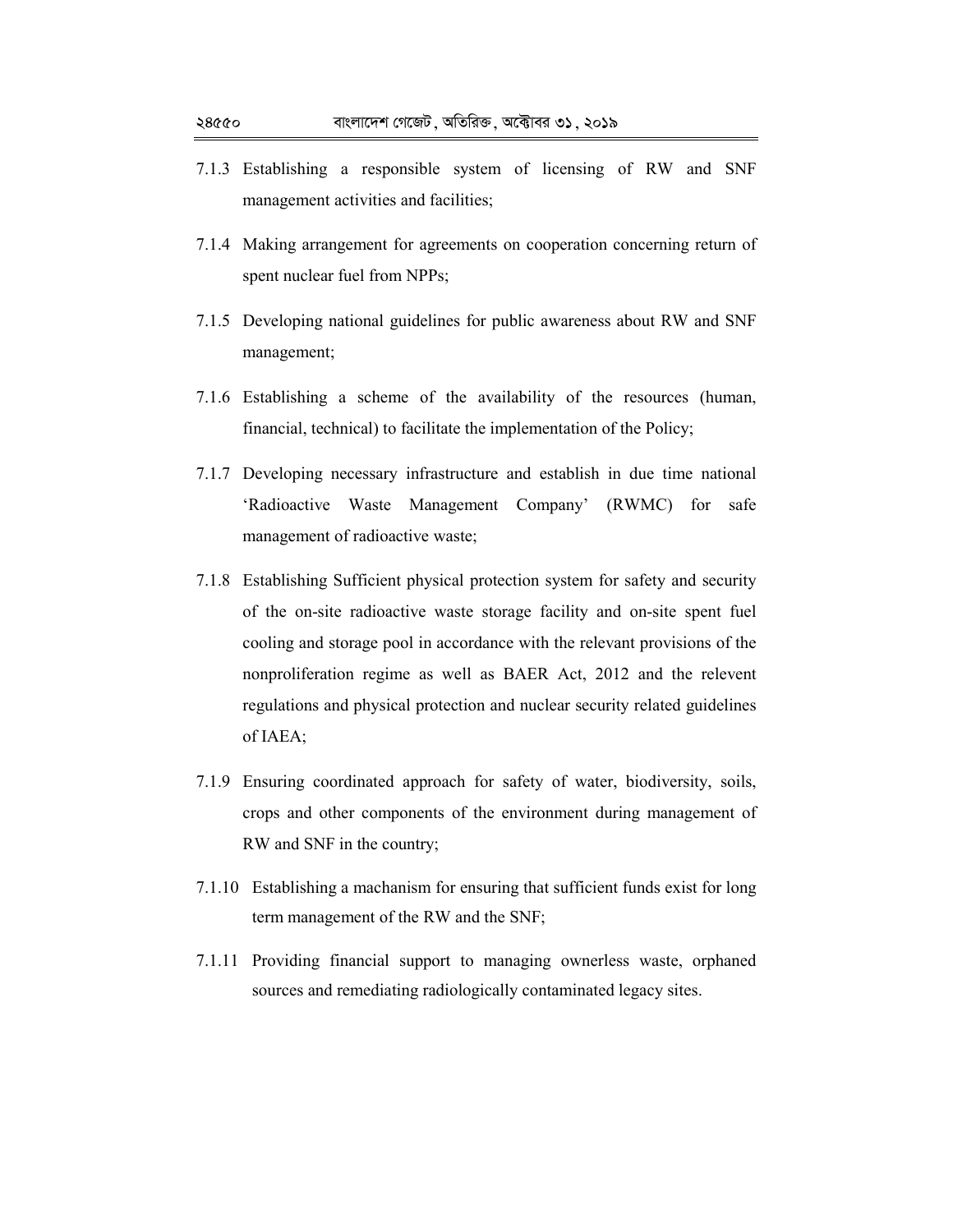## **7.2 Bangladesh Atomic Engergy Commission (BAEC)/Subsidiary Organization/Designated Company of BAEC**

Bangladesh Atomic Energy Commission/Subsidiary Organization/ Designated Company of BAEC will be responsible for:

- 7.2.1 Developing and implementing strategies/solution for the long term management of RW and SNF. These solutions are to be safe, sustainable, socially acceptable and cost-effective and in accordance with national legislation and regulation, intergovernmental agreement (IGA) on cooperation concerning construction of NPP in the teritory of Bangladesh and IGA on cooperation concerning management of SNF and the relevant international instruments;
- 7.2.2 Ensuring the return of SNF to authorized organization of nuclear fuel supplier country for technological storage, reprocessing and management of products of its reprocessing;
- 7.2.3 Management in accordance with the national legislation and regulation of RW for which no other organization has responsibility;
- 7.2.4 Ensuring a nationally coordinated approach including all stakeholders to long term management of RW;
- 7.2.5 Fulfilling national obligations in terms of international agreements and conventions;
- 7.2.6 Developing waste disposal techniques and design, construction and operation of waste disposal facilities.

### **7.3 Bangladesh Atomic Energy Regulatory Authority (BAERA)**

BAERA will be responsible for:

- 7.3.1 Regulating the management of RW and SNF;
- 7.3.2 Issuing necessary regulations for the safe and secured management of RW and SNF;
- 7.3.3 Granting authorization for technological storage, transport and disposal of radioactive waste;
- 7.3.4 Enforcing BAERA regulations and those of other national governmental organizations for which it has responsibility and verification of compliance with regulatory requirements;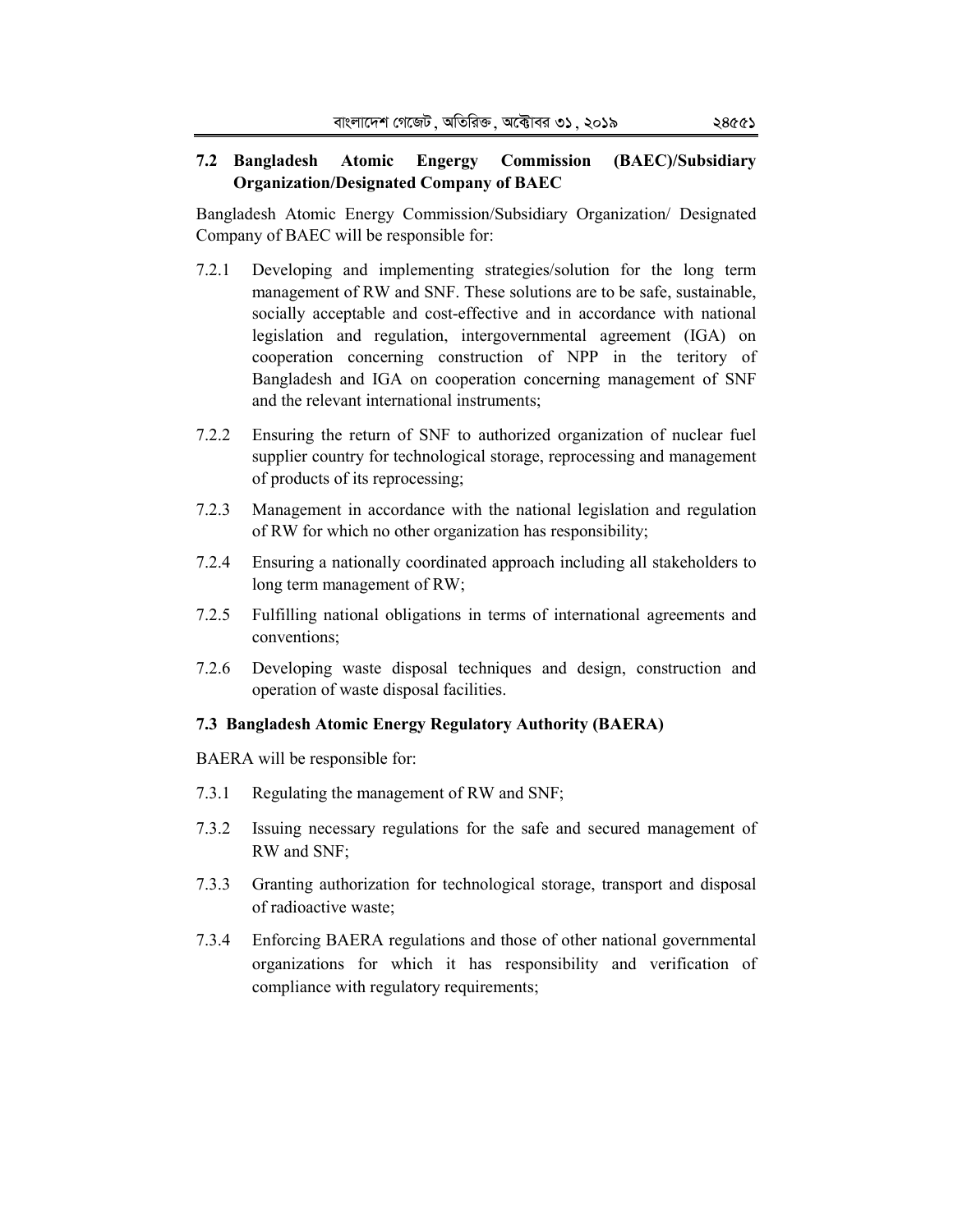- 7.3.5 Devoloping necessary standard and radiation protection guidence and establishing criteria for disposal of RW;
- 7.3.6 Devoloping regulatory guideline and regulating both the packaging for shipping, transportation and export of SNF;
- 7.3.7 Devoloping regulatory guidence on safety rules for storage and transportation of nuclear fuel and spent fuel at NPP facilities.

### **7.4 Radio Active Waste Generators**

Generators of RW and SNF will:

- 7.4.1 Bear financial responsibility for the management of the RW and the SNF that they generate ("polluter pays" principle);
- 7.4.2 Resonably minimize the amount of RW and SNF that they produce;
- 7.4.3 Prepare radioactive waste packages, compatible with international standards and design documents as per contract which must be reviewed and certified by BAERA;
- 7.4.4 Establish spent fuel pool storage capacity suffcient for storing spent fuef for minimum 10 years, considering the possibility of unloading the reactor core at any time of operation including the placement of defective fuel assemblies (FAs) in sealed casks.

## **7.5 Operators of Radioactive Waste Management (RWM) Facilities**

Operetors of RW Management facilities will:

- 7.5.1 Devolop plans and construct RW processing and storage facilities in consistence with the national Strategy;
- 7.5.2 Bear the technical and adminstrative responsibility for safe and secure management of RW as long as the wastes remain within their premises.

### 7.6 **Radioactive Waste Management Company (RWMC)**

7.6.1 A Waste Management Company (RWMC) will be established under BAEC. Until a separate WMC is formed "Bangladesh Atomic Energy Commission (BAEC)" will be responsible for the management of RW generated from activities other than operation and maintenance of NPP.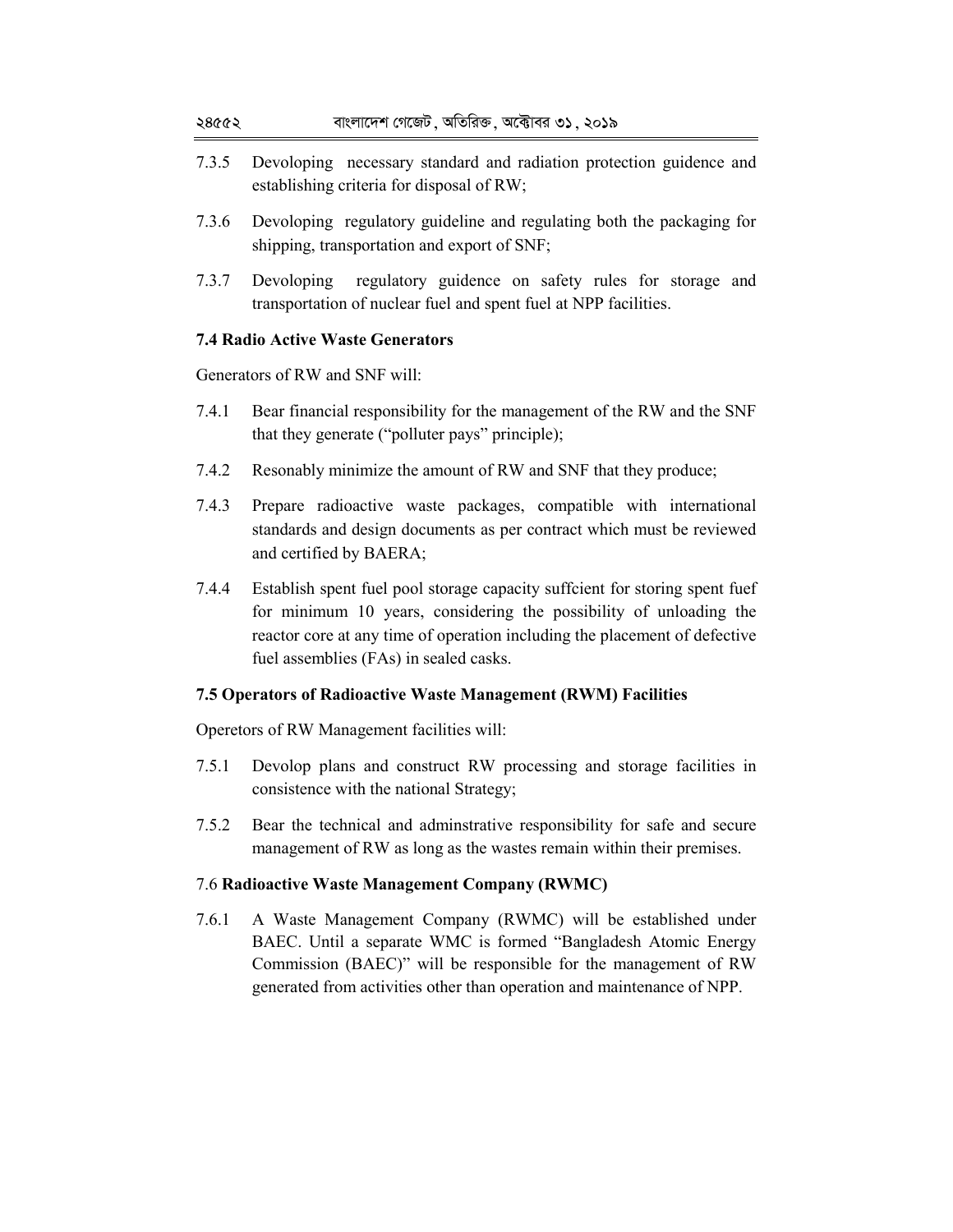#### **7.6.2 Roles and Responsibilities of RWMC**

#### **7.6.2.1 Main roles**

7.6.2.1.1 Leding and coordinating role in the preparation and periodic revision of the National Strategy for RW management in Bangladesh for approval by the Government;

7.6.2.1.2 Responsible for the planing of RWM infrastructure development and implementation of new radioactive waste management (RWM) facilities;

7.6.2.1.3 Licence holder and operator of facilities needed for long-term management of RW/SNF such as log-term storage of SNF or disposal of RW;

7.6.2.1.4 Responsible for management of decommissioning wastes;

7.6.2.1.5 Responsible for the environmental remediation of legacy sites.

#### **7.6.2.2 Other responsibilities**

7.6.2.2.1 Maintenance of RW/SNF database and preparation/ publication of National Inventory of nuclear and radioactive waste;

7.6.2.2.2 Communication on RW/SNF long-term management.

### **7.6.3 Funding of RWMC**

7.6.3.1 From the RWM Fund, to cover RWMC activities within the scope of the fund;

7.6.3.2 From the State budget or other sources, to cover RWMC activities outside the scope of the fund.

#### **8.0 PROVISION OF RESOURCES**

### **8.1 Financial Resources**

 To ensure that adequate financial resources are available for decommissioning and long term management of RW and SNF and for the regulation of these activities, the Government will:

8.1.1 Put in place measures to require owners of major nuclear facilities to contribute to funding system for (a) regulation of RW management practices; (b) decommissioning of facilities, (c) long term management of any RW and/or SNF that the practices may produce and (d) the necessary research and development to establish safe and economic means of disposal;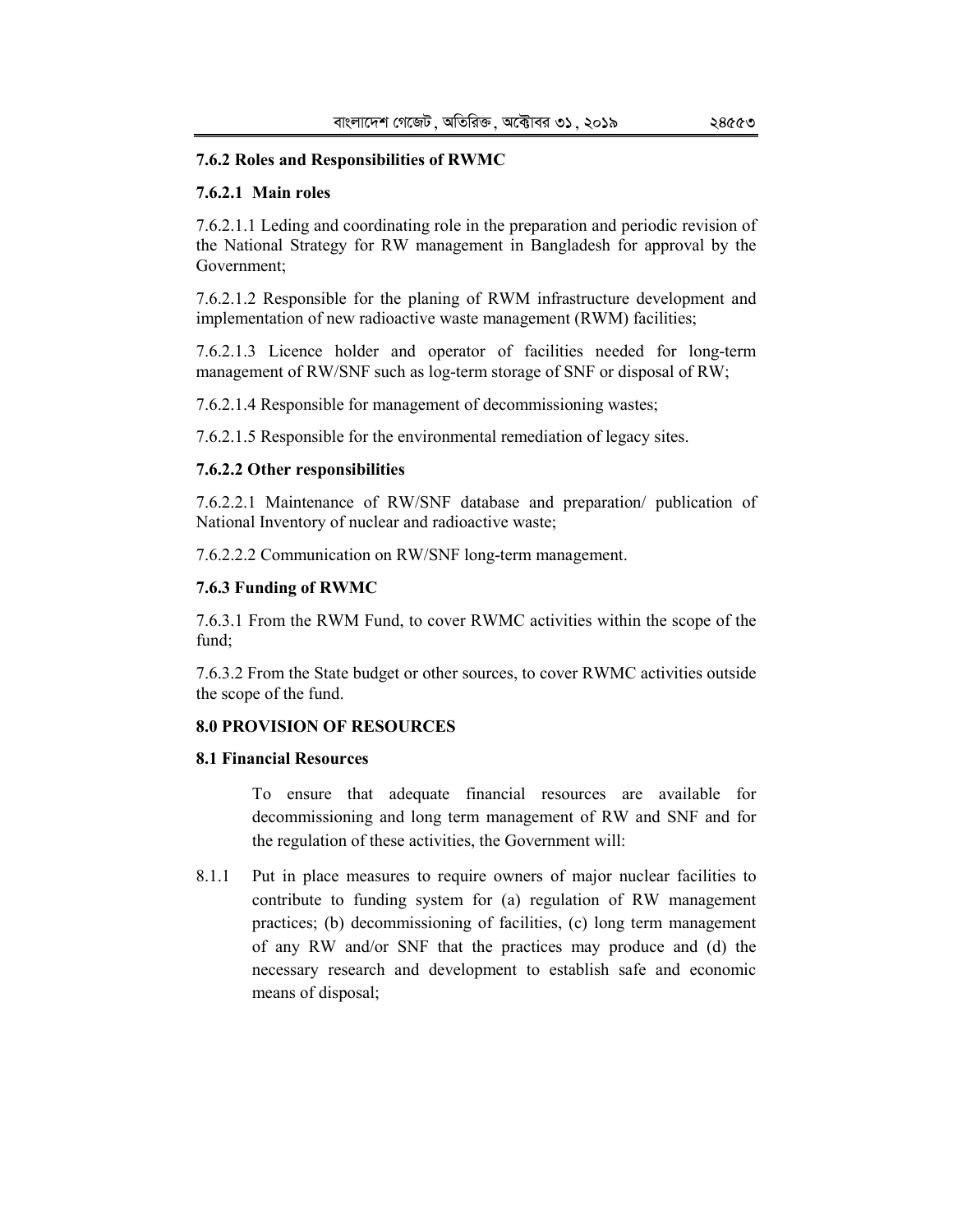- 8.1.2 Establish a radioactive waste management fund to cover obligations associated with the end-of-life of nuclear installations and facilities and the long term management of RW and SNF. The main contributors to the fund will be RW and SNF generators;
- 8.1.3 Make a mechanism to collect the fund form the contributors, to manage them and to release them in due time. The fund will cover any activities related to decommissioning of nuclear installations and facilities, and long term management of RW and SNF;
- 8.1.4 Make adequate financial provision for regulatory activities and for the extended institutional control that will be required after disposal facilities have been closed.

### **8.2. Human Resources**

- 8.2.1 The Government will create oppoutunities to develop understanding, skill and general capacity of the relevant personnel concerning RW and SNF management;
- 8.2.2 The Radio active waste management company (RWMC) will take necessary steps to recruit manpower competent and sufficient for the sustainable management of RW and SNF;
- 8.2.3 Any organization involved in RWM-either operator or regulator or Radioactive Waste Management Company (RWMC)- shall take necessary steps in developing human resources for the sustainable management of RW and SNF;
- 8.2.4 Any organization involved in RWM-either operator or regulator or Radioactive Waste Management Company (RWMC)-shall take necessary steps to establish the required infrastructure competent and necessary for the sustainable management of RW and providing services during the service period of SNF till returning for management by the fuel supplier country;
- 8.2.5 The Government will provide resources to ensure the availability of adequate qualified and experienced staff.

### **8.3 Technical Resources**

8.3.1 The authorization holders of the facilities generating RW will adopt measures minimizing the generation of RW taking into account the matter of interdependencies among all steps in RW generation and management;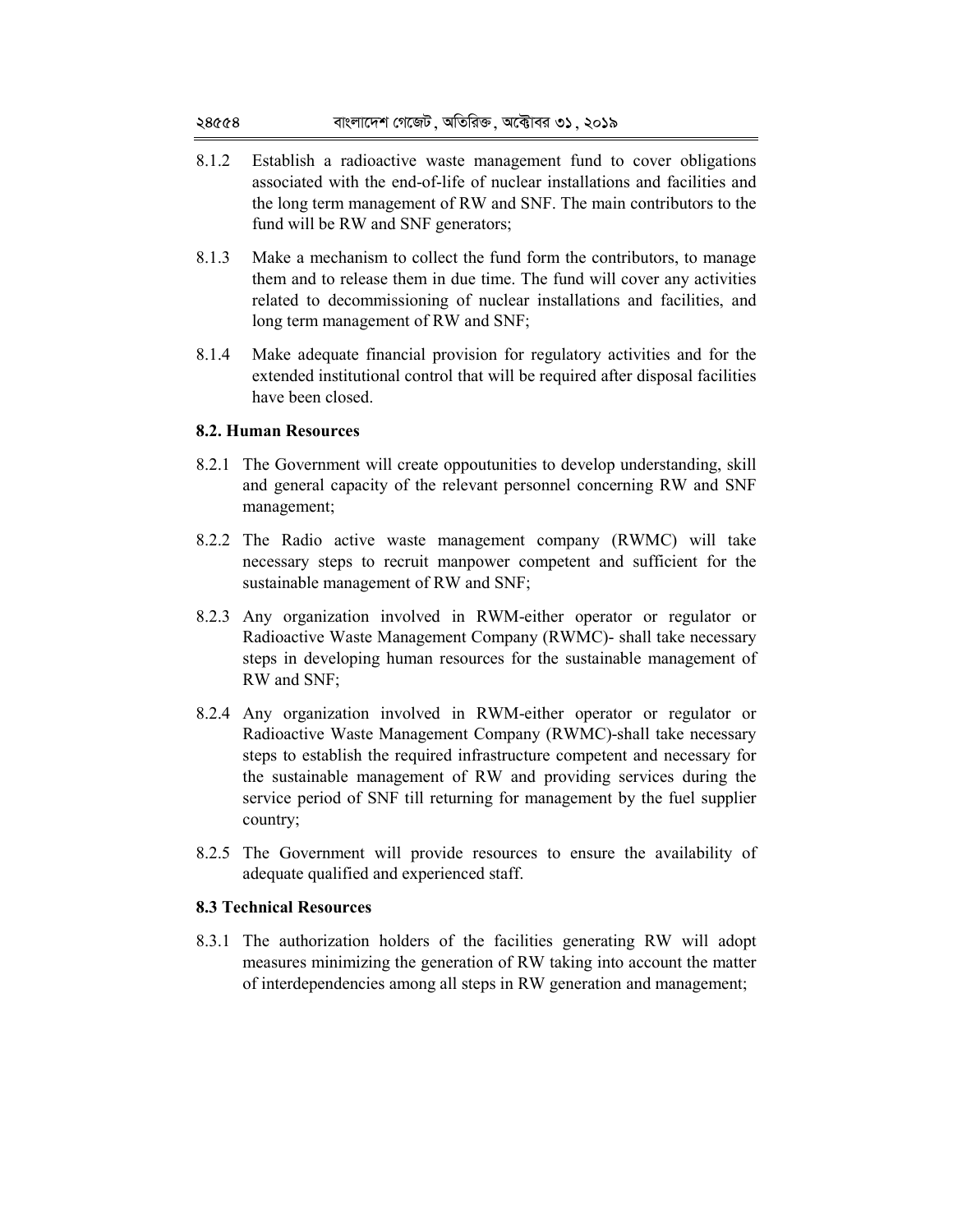- 8.3.2 Waste generators are required to minimize the generation of RW through approprite design, operation and decommissioning;
- 8.3.3 Waste generators are responsible to provide technical means for processing and storing of liquid RW, solid waste generated in NPP during operation and decommissioning, as well as handling of these waste during plant operation and decommissioning.

## **9.0 STAKEHOLDER INVOLVEMENT AND PUBLIC INFORMATION**

- 9.1 All RW and SNF management related activities will be conducted in an open and transparent manner and public shall have access to the information regarding radioactive waste management;
- 9.2 The Government of Bangladesh will inform the public about its plans for RW and SNF management, and will consult with stakeholders, including members of the public, as part of the decision making process.

# **10.0 SAFETY, SECURITY AND SAFEGUARDS**

- 10.1 The RW and SNF will be managed in such a way as to protect individuals, society and the environment from the harmful effects of ionizing radiation due to RW and SNF and to avoid imposing undue burdens on present and as well as future generations;
- 10.2 Adequate physical protection and security of nuclear facilities will be ensured so as to prevent the unauthorized access of induviduals and the unauthorized removal of nuclear/radioactive material;
- 10.3 Decision-making on scientific information, risk analysis and optimization of resources shall be based on proven scientific information and recommendation of competent national and international institutions dealing with RW and SNF management;
- 10.4 Where there is uncertainty about the safety of an activity, a conservative approach shall be adopted.

# **11.0 REPATRIATION OF DISUSED SEALED RADIOACTIVE SOURCES (DSRS) TO SUPPLIER'S COUNTRY**

11.1 There must be regulatory bindings during import of sealed radioactive sources (SRS) that all the SRS, wherever practicable, will be sent back to the manufacturer/country of origin at the end of their useful life;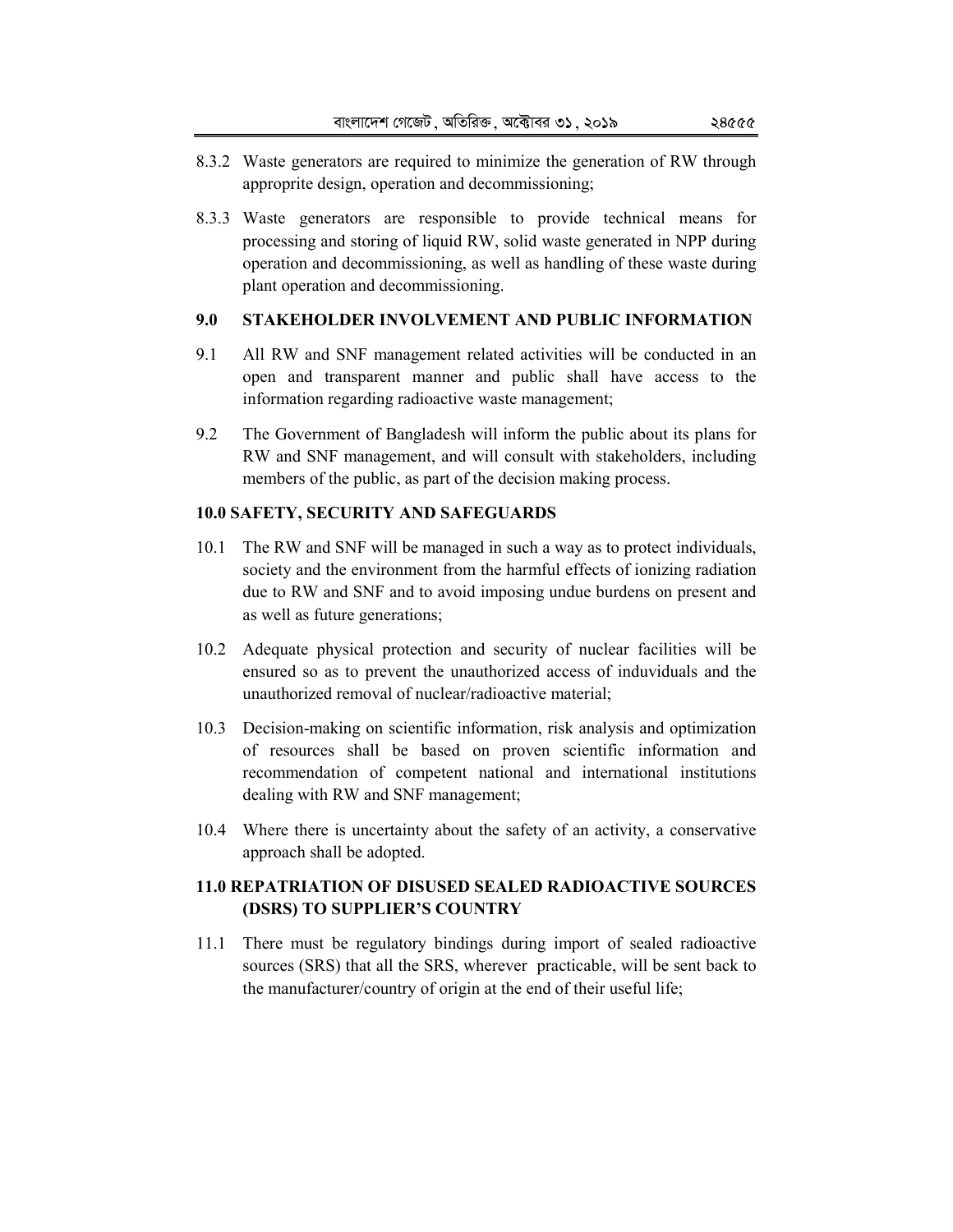- 11.2 For DSRS which cannot be repatriated due to various reasons (like, due to absence of repatriation agreement between importer and exporter, too much expensive shipment cost, manufacturer are not traceable, the special form certification is lost etc.), the assistance from IAEA and other bilateral partners will be sought;
- 11.3 The legacy or ownerless (so called ″orphan″) sources/DSRS and contaminated materials (sometime detected in scrap metals etc.) must be managed by the Government/appropriate authorized entity of the Government of Bangladesh.

# **12. MANAGEMENT OF RW AND SNF GENERATED BY NUCLEAR POWER PLANTS (NPP), RESEARCH REACTORS (RR) AND OTHER APPLICATIONS**

- 12.1 Provision will be made to site, develop and operate a single disposal facility dedicated to safely hosting all RW generated in the country;
- 12.2 SNF from nuclear power plants or from research reactors (RR) will be stored at the reactor site until it has decayed sufficiently to allow the possibility of transporting to the fuel supplier;
- 12.3 SNF from the existing research reactor (RR) will be sent back to fuel supplier as per agreement. However, temporary storage arrangement for SNF must be made by the Government/appropriate authorized entity of the Government of Bangladesh till dispatch to the fuel supplier;
- 12.4 The High Level Waste (HLW) other than SNF- generating during operation and decommissioning of NPP/RR, Low and intermediate Level (LILW) will be managed inside the country;
- 12.5 All future NPP and RR authorities must ensure that they have appropriate agreement with the respective fuel suppliers in this regard.

# **13.0 MANAGEMENT OF NORM**

NORM arises as the by-product, residue and waste material from the activities of oil and gas exploration, fertilizer (phosphate) industry, mineral sands exploration, coal industry, building industry, metal mining and smelting, recycling, etc.

13.1 NORM shall not be addressed as RW if otherwise not specified by the BAERA/Government and in-situ disposition will be the final option for NORM management.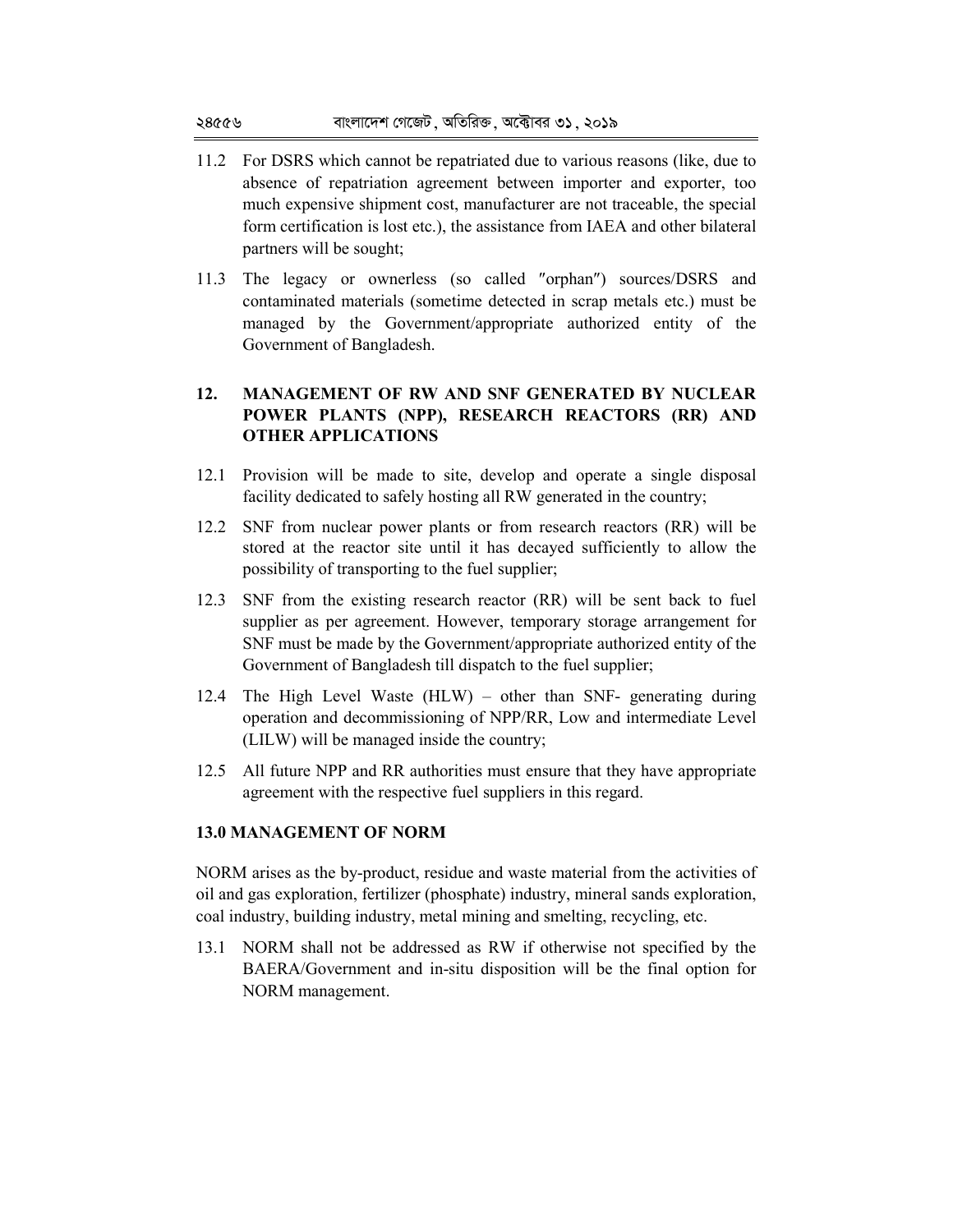### **14.0 IMPLEMENTATION OF THE POLICY**

This policy will, as necessary, be reviewed and revised in the light of experience gained, techinical developments, new international and bilateral agreements, The policy will be supported by :

- 14.1 The existing national legal structure and regulatory framework;
- 14.2 IAEA and other international standards on safety and best practices in RW and SNF management;
- 14.3 National policies on Health, Security, Safety, Energy and the Environment;
- 14.4 National RWM Strategy.

Ministry of Science and Technology is responsible for the implementation of the policy and an approprite representative committee will be established to upgrade the existing National policy.

### **LIST OF ABBREVIATIONS**

| BAEC         | Bangladesh Atomic Energy Commission           |
|--------------|-----------------------------------------------|
| <b>BAERA</b> | Bangladesh Atomic Energy Regulatory Authority |
| <b>DSRS</b>  | Disused Sealed Radioactive Sources            |
| FA           | <b>Fuel Assembly</b>                          |
| <b>HLW</b>   | High Level Waste                              |
| LILW         | Low and Intermediate Level Waste              |
| <b>IAEA</b>  | International Atomic Energy Agency            |
| IGA          | Intergovernmental Agreement                   |